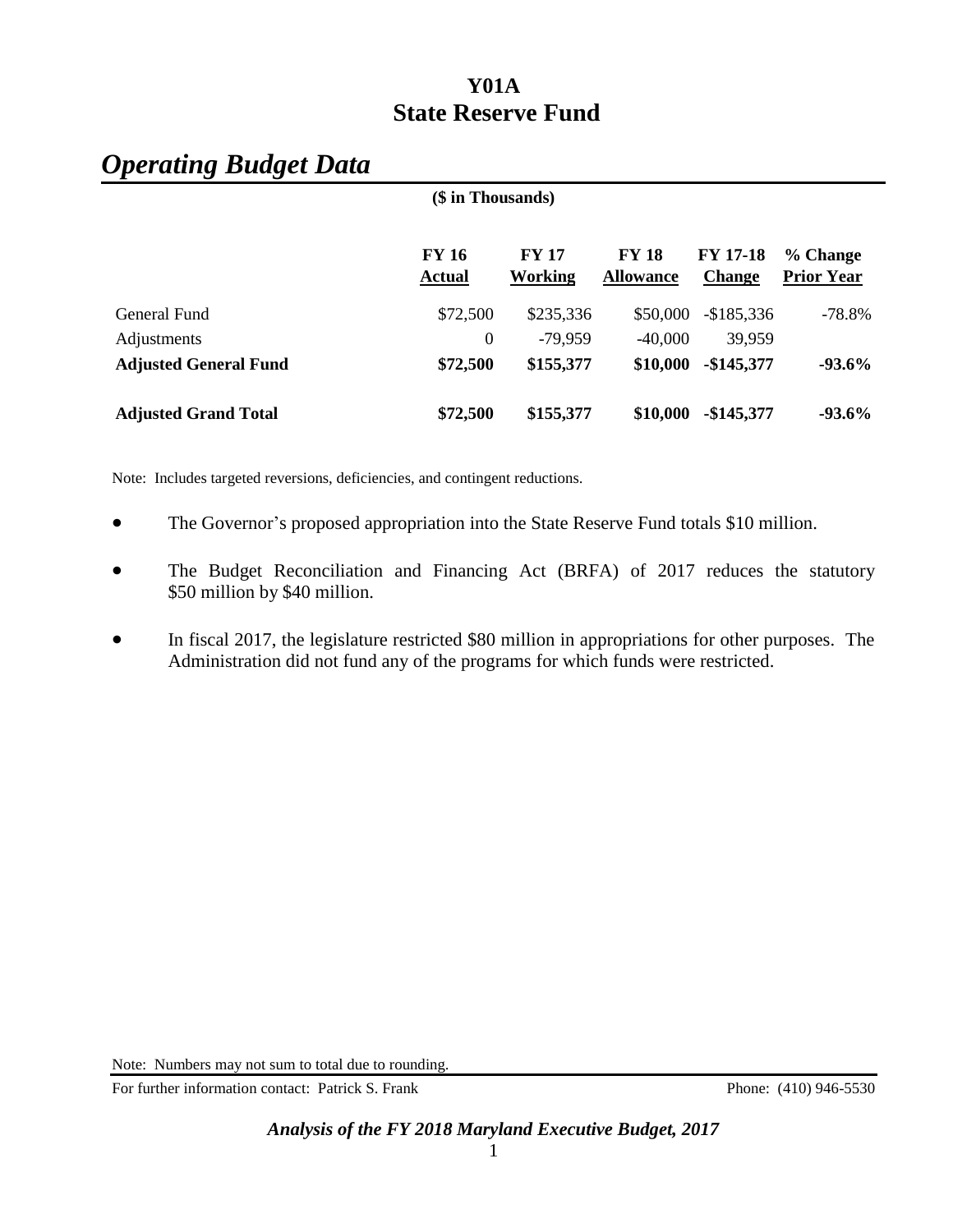# *Analysis in Brief*

### **Major Trends**

*Rainy Day Fund Balance Remains at 5.0% of Revenues for the Eleventh Consecutive Year:* If the fund balance is below 7.5%, the Governor is required to appropriate at least \$50 million into the fund. The BRFA of 2017 transfers \$170 million out of the fund in fiscal 2017 and includes a \$40 million contingent reduction in fiscal 2018. Both years end with a fund balance that is 5.0% of general fund revenues.

### **Issues**

*Report Examining Revenue Volatility Recommends Changes to the Revenue Forecasting Process and the Rainy Day Fund:* The 2016 *Joint Chairmen's Report* required that the Department of Budget and Management (DBM), the Comptroller of Maryland, and the Department of Legislative Services (DLS) examine the volatility of Maryland's revenue structure and recommend an approach to reducing volatility. The report was submitted in November 2016. It recommended that some statutory changes be made to revenue forecasting and the Rainy Day Fund. Specifically, all three agencies' recommended that there be a cap on nonwithholding revenues and that there be a requirement to appropriate funds into the Rainy Day Fund if the balance is below 10% of general fund revenues. SB 371 and HB 503, which propose to codify the recommendations of the report, have been introduced. **DLS recommends that the General Assembly adopt appropriate implementing legislation.** 

*Neighborhood BusinessWorks Program Loan Repayments Should Be Deposited into the Catastrophic Event Account:* In July 2016, the Patapsco River waters rose after heavy rains and flooded Ellicott City. The flood damaged many businesses and homes. In response, the Administration proposed to help Ellicott City recover. This included providing loans for businesses to rebuild and resulted in the transfer of \$2.5 million from the Catastrophic Event Account to the Department of Housing and Community Development (DHCD). **DLS recommends that the budget committees adopt language requiring DBM, in consultation with DHCD, to submit a report providing the aggregate status of all outstanding loans and the status of current and proposed repayments to the Catastrophic Event Account by January 1, 2018.** 

### **Recommended Actions**

1. Add a section requiring the Department of Budget and Management and the Department of Housing and Community Development to report on a Catastrophic Event Account repayment plan.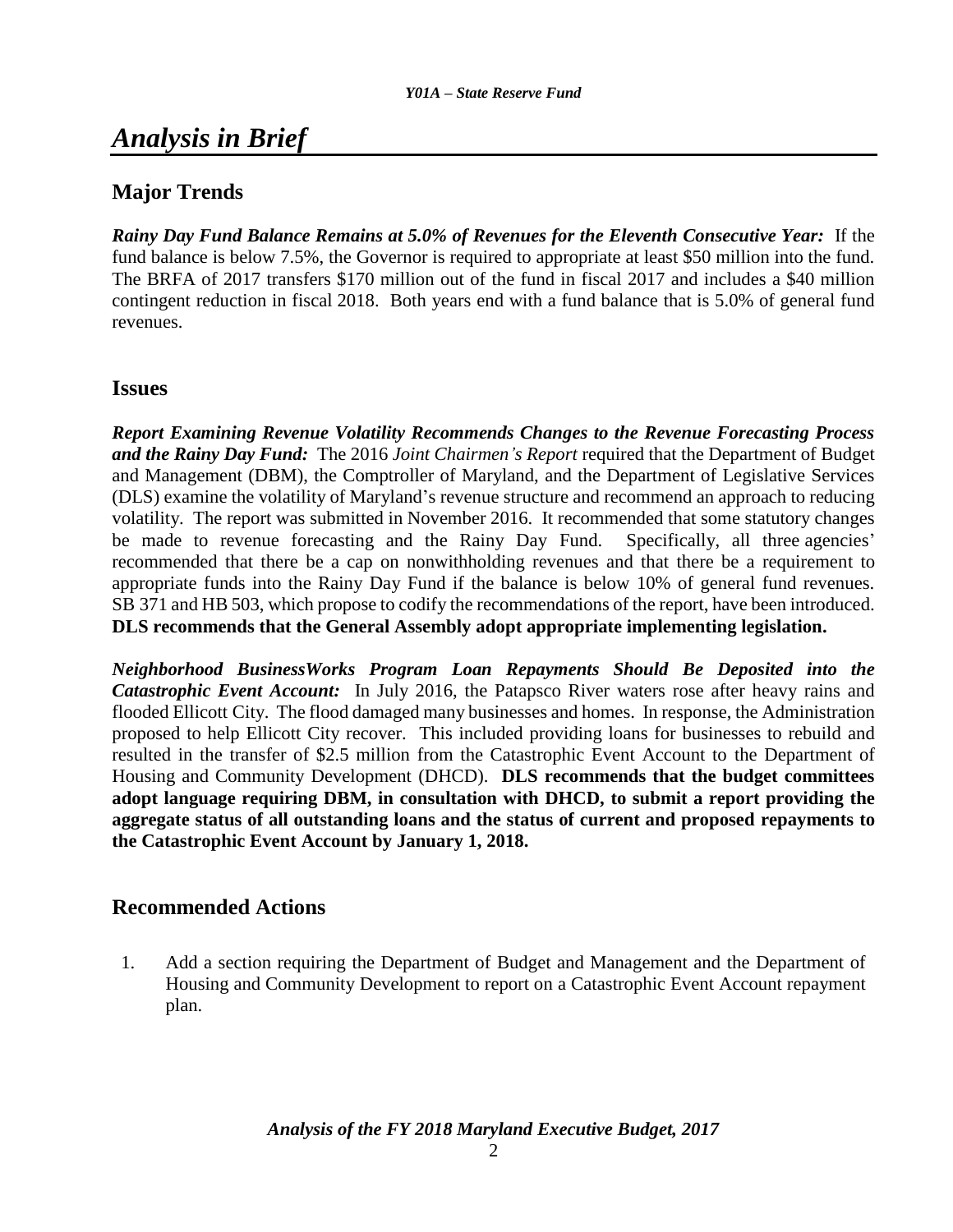# **Updates**

*Comparison of AAA-rated States' Rainy Day Funds:* There are nine states with AAA bond ratings from the three major rating agencies. They are Delaware, Georgia, Maryland, Missouri, North Carolina, Tennessee, Texas, Utah, and Virginia. The update examines the reserve fund policies and recent actions in these states.

*Statutory Changes to Program Open Space Repayment:* In fiscal 2006, \$90 million in transfer tax revenues that would otherwise have supported Program Open Space (POS) was transferred to the General Fund. Chapter 10 of 2016 mandates repayment to POS for this and other transfers between fiscal 2018 and 2029. Any future transfers after fiscal 2018 would have to be repaid over three subsequent years.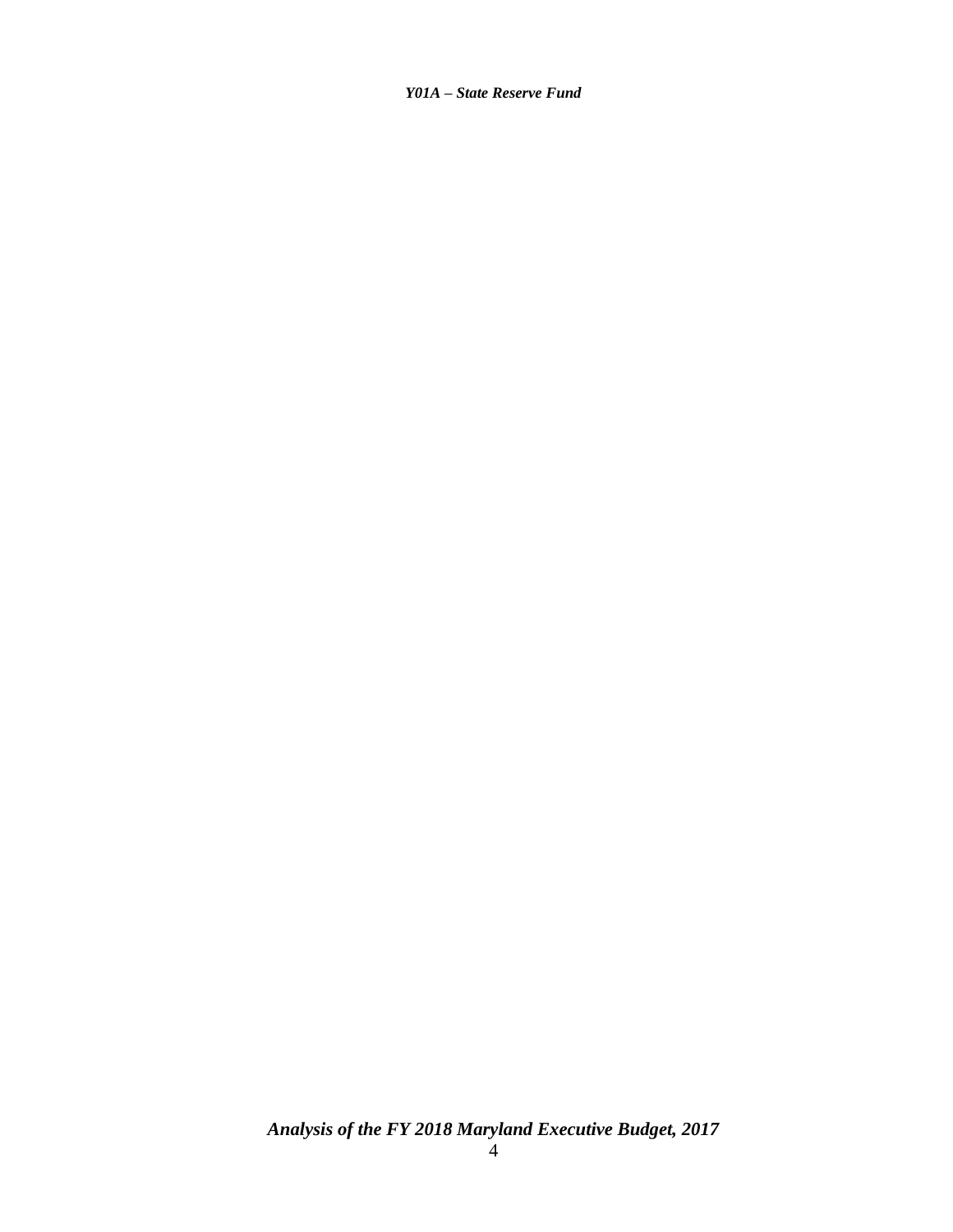# *Operating Budget Analysis*

### **Program Description**

The State Reserve Fund provides a means to designate monies for future use. It comprises four individual accounts:

- Revenue Stabilization Account (Rainy Day Fund);
- Dedicated Purpose Account (DPA);
- Catastrophic Event Account; and
- Economic Development Opportunities Account (Sunny Day Fund).

The purpose and status of three of these accounts is discussed in more detail in this analysis. Discussion of the Sunny Day Fund can be found in the analysis of the Department of Commerce.

### **Performance Analysis: Managing for Results**

### **1. Rainy Day Fund Balance Remains at 5.0% of Revenues for the Eleventh Consecutive Year**

Section 7-311 of the State Finance and Procurement Article establishes a target reserve balance of 7.5% of estimated general fund revenues. Except for fiscal 2017 and 2018, the Governor is authorized to expend balances down to 5.0% in the annual budget bill. In fiscal 2017 and 2018, legislation is required to transfer any fund balance below 7.5% of general fund revenues.

The State last was materially above 5% in fiscal 2007, when the Rainy Day Fund ended with a balance in excess of 11% of general fund revenue. This was before the Great Recession, which began in December 2007. In fiscal 2008, the State transferred \$978 million from the Rainy Day Fund to the General Fund, which reduced the balance to 5%. **Exhibit 1** shows that the balance remained at 5% throughout the recession. Since the recession ended, the State has not increased its balance.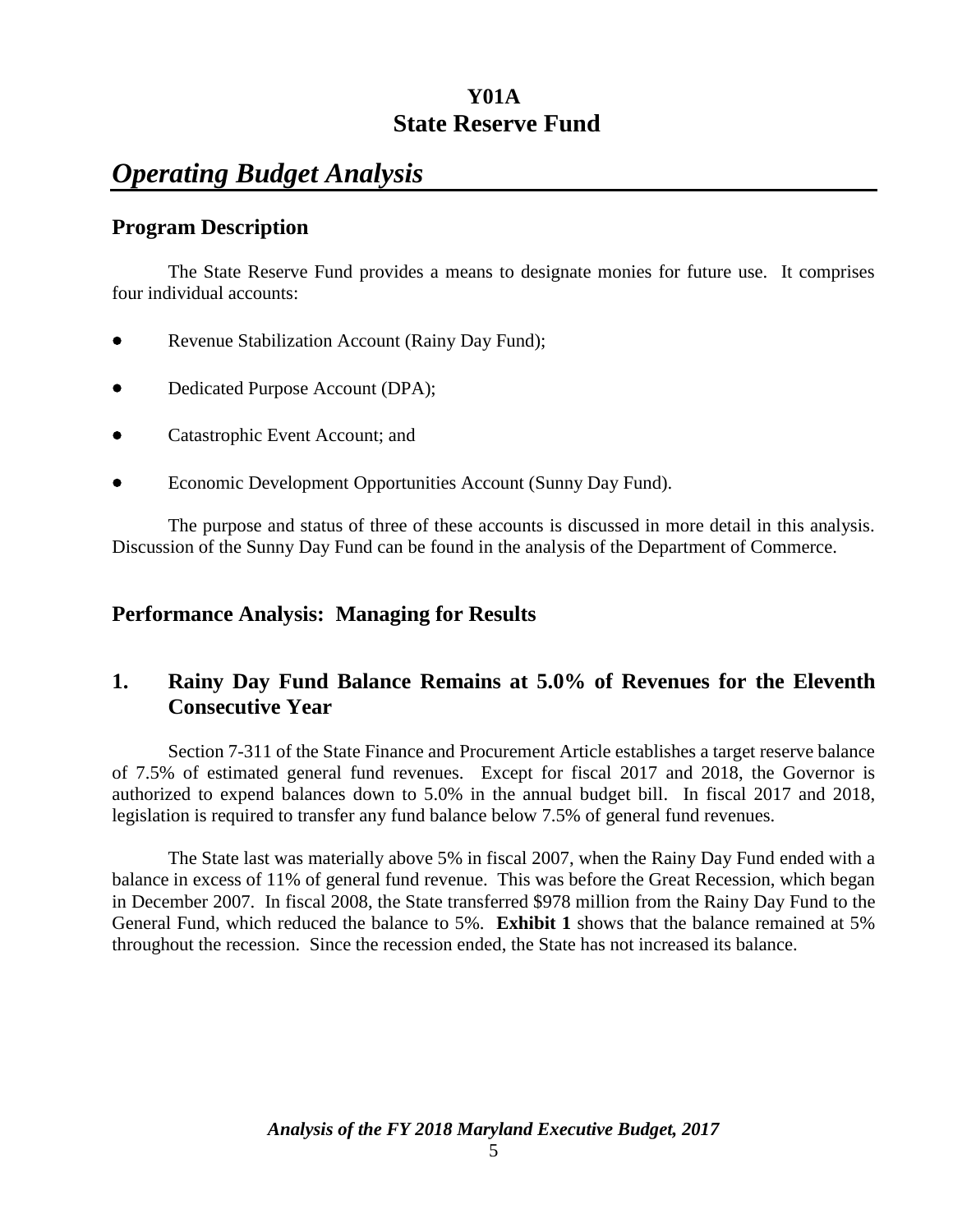



Source: Department of Budget and Management, January 2017

### **Proposed Budget**

**Exhibit 2** shows that the fiscal 2017 allowance is \$10 million. Since the Rainy Day Fund balance is less than 7.5% of general funds, the Administration is required to appropriate at least \$50 million annually. HB 152, the Budget Reconciliation and Financing Act (BRFA) of 2017, includes a \$40 million contingent reduction, effectively reducing the appropriation to \$10 million. This is the minimum amount required to maintain a fund balance that is at least 5% of general funds.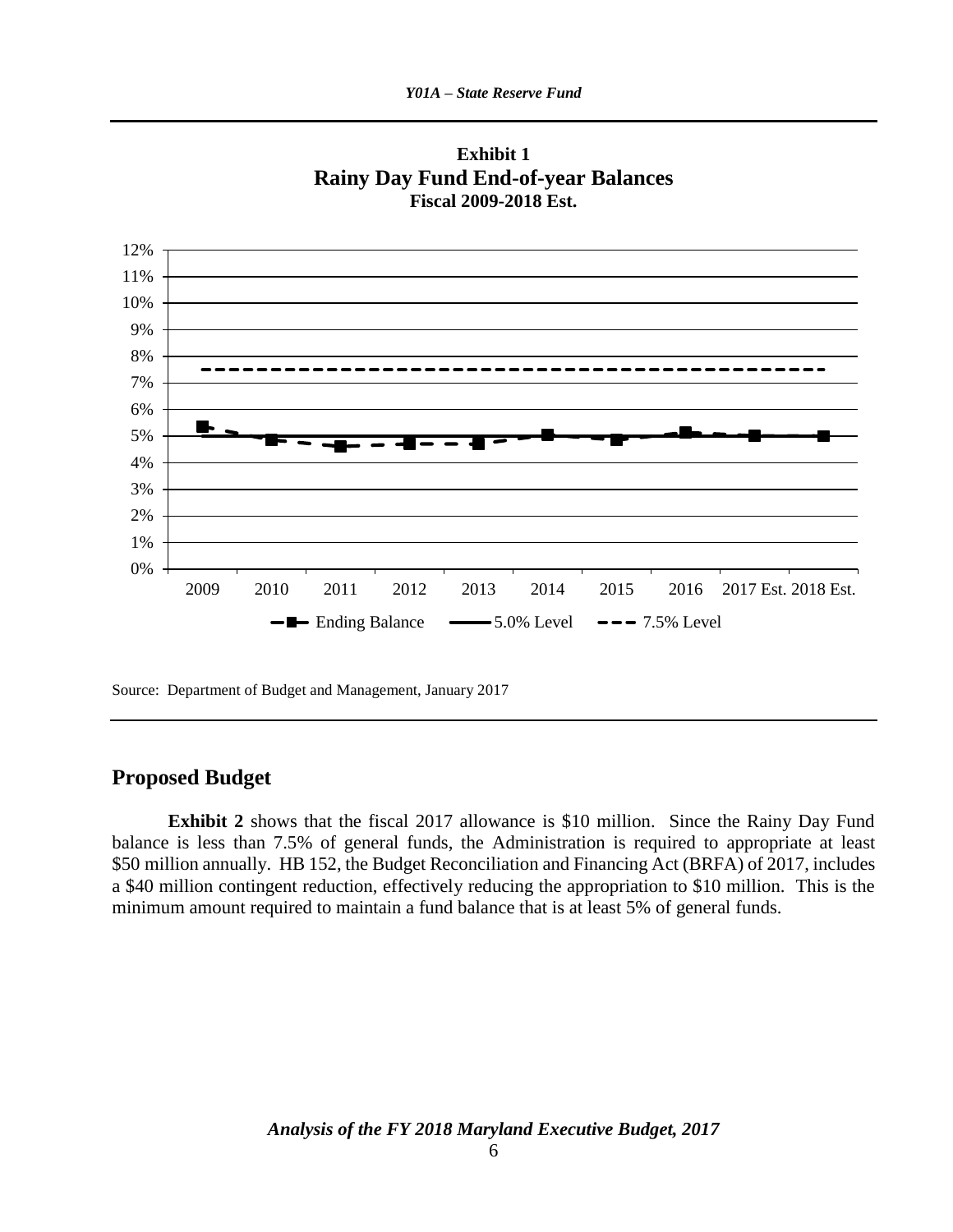### **Exhibit 2 Proposed Budget State Reserve Fund (\$ in Thousands)**

|                                          | <b>General</b> |              |
|------------------------------------------|----------------|--------------|
| <b>How Much It Grows:</b>                | <b>Fund</b>    | <b>Total</b> |
| Fiscal 2016 Actual                       | \$72,500       | \$72,500     |
| <b>Fiscal 2017 Working Appropriation</b> | 155,377        | 155,377      |
| Fiscal 2018 Allowance                    | 10,000         | 10,000       |
| Fiscal 2017-2018 Amount Change           | $-$145,377$    | $-$145,377$  |
| Fiscal 2017-2018 Percent Change          | $-93.6%$       | $-93.6\%$    |

#### **Where It Goes:**

#### **Rainy Day Fund Changes**

| $-$155,377$ |
|-------------|
| 50,000      |
| $-40.000$   |

**Total -\$145,377**

Note: Numbers may not sum to total due to rounding.

The State also has a "sweeper." State law requires that the Administration appropriate an amount equal to any unassigned general fund balance at closeout in excess of \$10 million into the Rainy Day Fund. This appropriation is made to the budget two years after the unassigned general fund surplus is realized. The BRFA of 2015 (Chapter 489) amended the sweeper requirement so that the Rainy Day Fund receives only 50% of any unassigned general fund surplus for fiscal 2017 to 2020. The other 50% is appropriated to reduce the State's unfunded pension liability. The pension appropriation is limited to \$50 million.

Chapter 10 of 2016 further amended the sweeper so that:

• for fiscal 2017 to 2019, for surpluses above \$10 million, an amount equal to up to \$50 million goes to the State Retirement and Pension System (SRPS);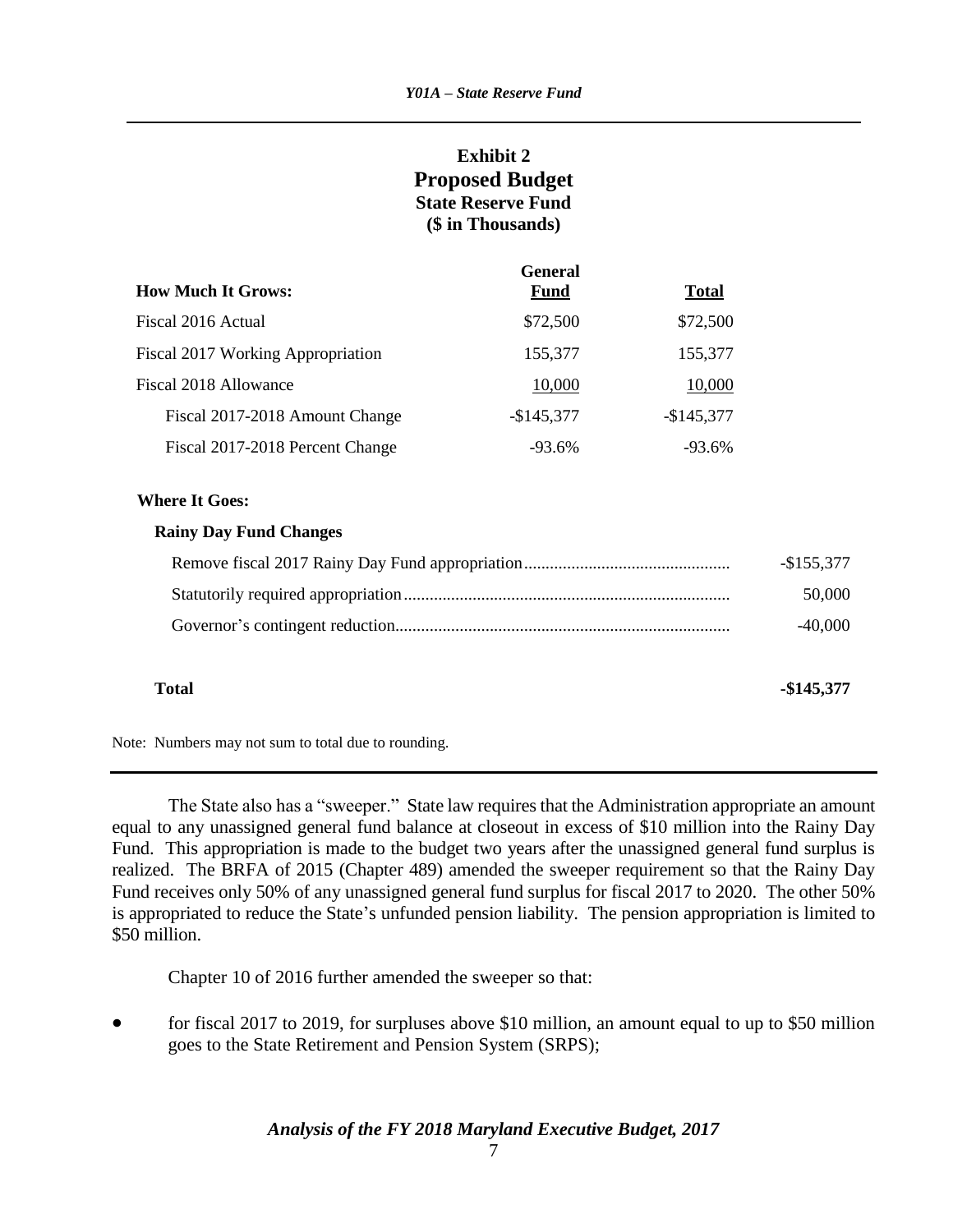- for fiscal 2020, for surpluses above \$10 million, an amount equal to up to \$50 million each goes to the Rainy Day Fund and SRPS on a dollar-for-dollar basis, and amounts above \$110 million go to the Rainy Day Fund; and
- for fiscal 2021 and beyond, for surpluses above \$10 million, an amount equal to unappropriated surpluses above \$10 million will be appropriated into the Rainy Day Fund.

HB 152, the BRFA of 2017, includes a contingent reduction to the pension sweeper for fiscal 2018. This reduces general funds by  $$50.0$  million<sup>1</sup>, special funds by \$3.6 million, federal funds by \$2.1 million, and current unrestricted funds by \$2.4 million.

The fiscal 2017 appropriation totaled \$235.3 million. The General Assembly amended the bill to restrict \$80 million for other purposes. The restriction required the Administration to either fund all of the priorities or the funds would revert to the General Fund. The Governor did not fund any of these programs, so the entire \$80 million will revert to the General Fund at the end of fiscal 2017. **Appendix 3** shows what programs were funded.

**Exhibit 3** provides an overview of State Reserve Fund activity between fiscal 2017 and 2018. Detail for each account may be found in **Appendix 4** (Rainy Day Fund), **Appendix 5** (DPA), and **Appendix 6** (Catastrophic Event Account).

 $\overline{a}$ 

<sup>&</sup>lt;sup>1</sup> \$1.2 million of this total represents the share of the reduction to the Judiciary and the Legislative Branch, which the Governor cannot reduce. The Administration reflects the amount as expected reversions.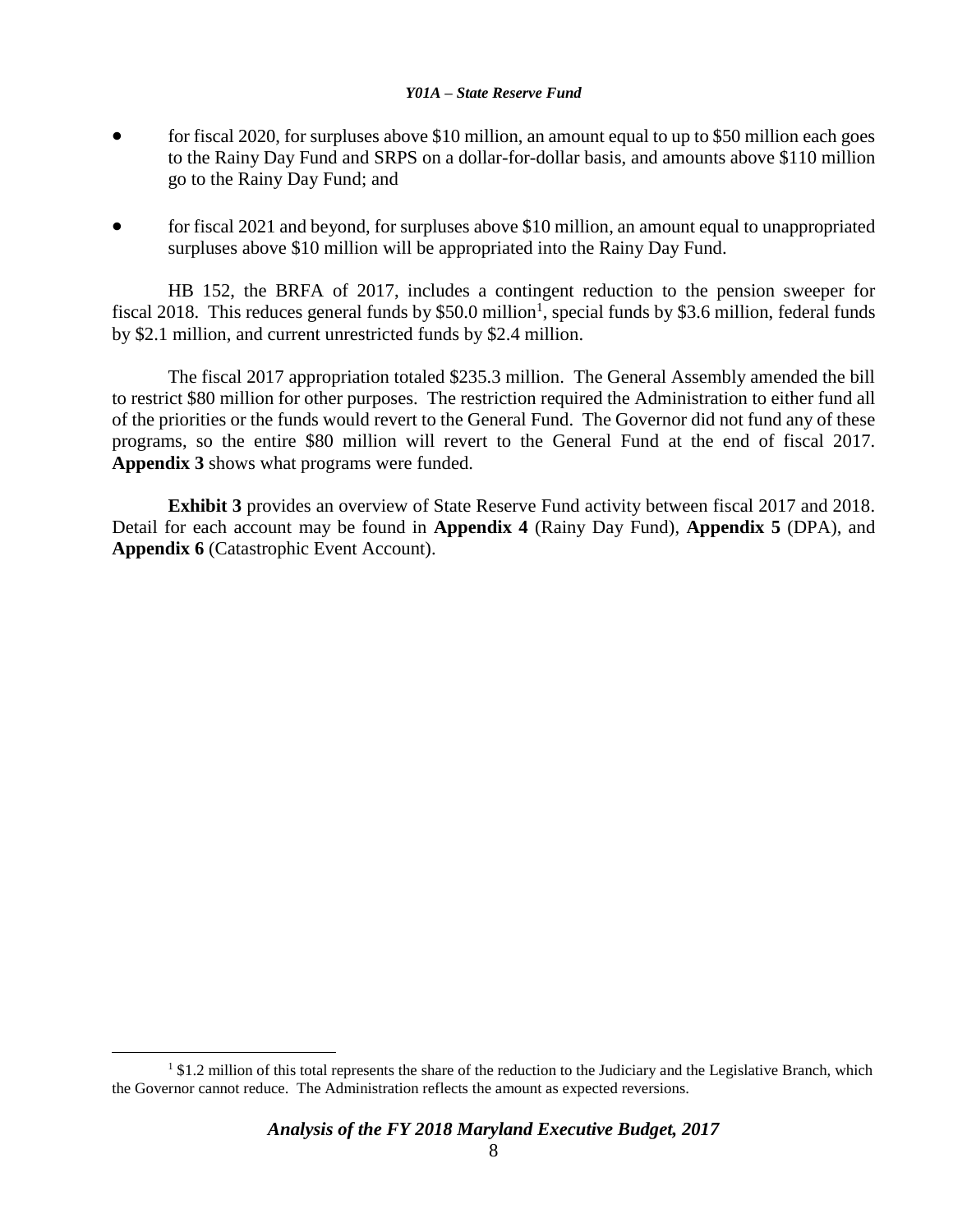### **Exhibit 3 State Reserve Fund Activity Fiscal 2017-2018 (\$ in Millions)**

|                                              | <b>Rainy Day</b><br><b>Fund</b> | <b>Dedicated</b><br><b>Purpose Acct.</b> | Catastrophic<br><b>Event Acct.</b> |
|----------------------------------------------|---------------------------------|------------------------------------------|------------------------------------|
| <b>Balances June 30, 2016</b>                | \$832.4                         | \$1.8                                    | \$9.6                              |
| Fiscal 2017 Appropriations                   | 235.3                           | 0.0                                      | 0.0                                |
| <b>Transfer to General Fund</b>              | $-170.0$                        | 0.0                                      | 0.0                                |
| <b>Information Technology Upgrades</b>       | 0.0                             | $-1.8$                                   | 0.0                                |
| <b>Excess Revenue/Transfers</b>              | $-80.01$                        | 0.0                                      | 0.0                                |
| <b>Ellicott City Flood Relief Assistance</b> | 0.0                             | 0.0                                      | $-2.5$                             |
| <b>Interest and Other Net Revenues</b>       | 14.8                            | 0.0                                      | 0.0                                |
| <b>Estimated Balances June 30, 2017</b>      | \$832.6                         | \$0.0                                    | \$7.1                              |
| Fiscal 2018 Appropriations                   | 50.0                            | $0.0^{2}$                                | 0.0                                |
| <b>Contingent Reduction</b>                  | $-40.0$                         | 0.0                                      | 0.0                                |
| <b>Interest and Other Net Revenues</b>       | 17.7                            | 0.0                                      | 0.0                                |
| <b>Estimated Balances 6/30/18</b>            | \$860.3                         | \$0.0                                    | \$7.1                              |
| <b>Percent of Revenues in Reserve</b>        | 5.0%                            |                                          |                                    |

<sup>1</sup> The fiscal 2017 budget bill restricted approximately \$80 million from within the Rainy Day Fund appropriation to fund other projects and programs. With the Administration's decision to not release those funds for the identified purposes, the restricted funds will revert to the General Fund at the close of fiscal 2017.

<sup>2</sup> State law requires that an additional \$50 million be appropriated to reduce the unfunded pension liability. The Administration has chosen to increase the pension contribution rates, instead of appropriating this in the Dedicated Purpose Account. The Administration's Budget Reconciliation and Financing Act has also proposed to delete this requirement in fiscal 2018.

Source: Department of Budget and Management, January 2017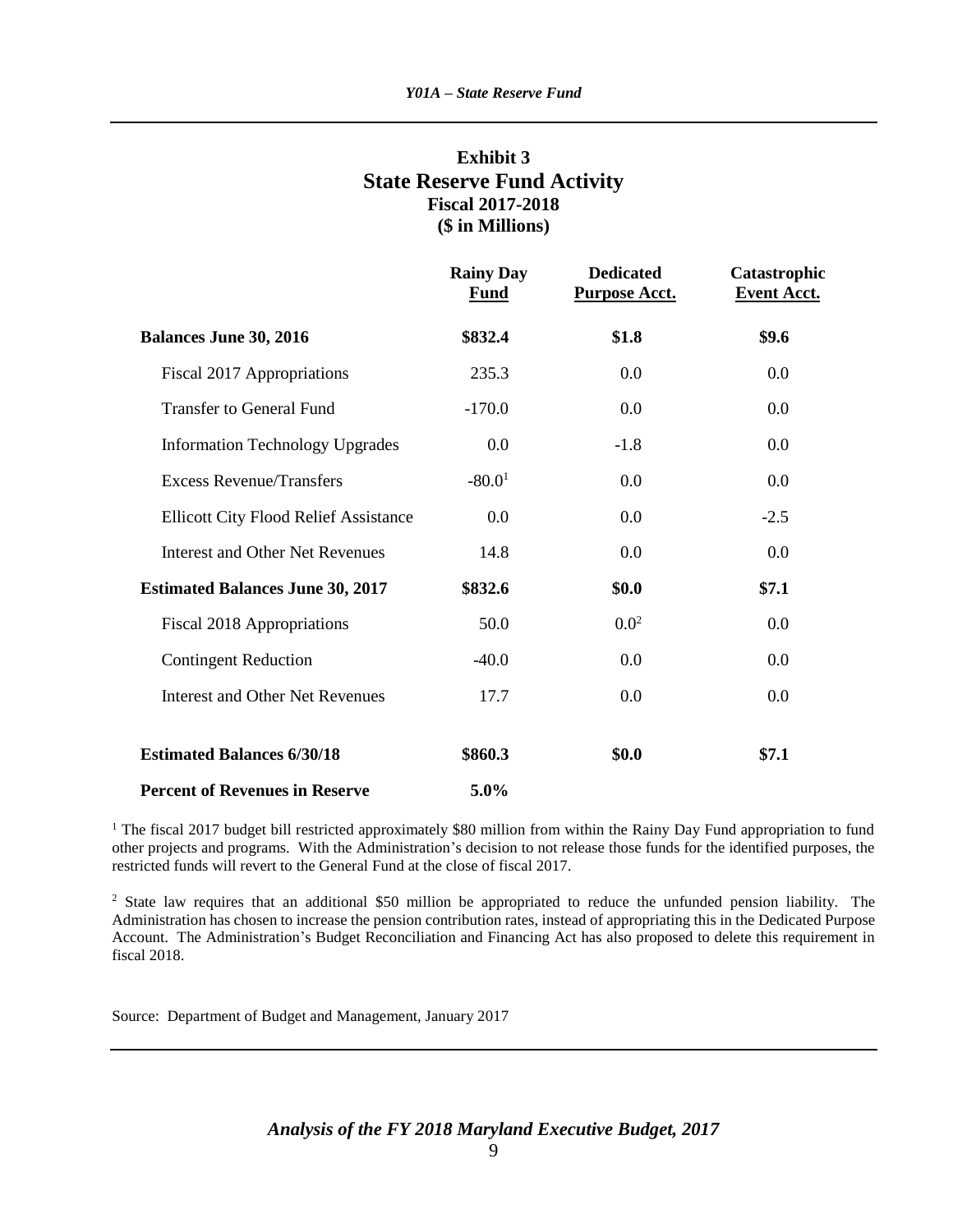## *Issues*

### **1. Report Examining Revenue Volatility Recommends Changes to the Revenue Forecasting Process and the Rainy Day Fund**

The 2016 *Joint Chairmen's Report* required that the Department of Budget and Management, (DBM), the Comptroller of Maryland, and the Department of Legislative Services (DLS) examine the volatility of Maryland's revenue structure and recommend an approach to reducing volatility. The report was submitted in November 2016. It recommended that some statutory changes be made to revenue forecasting and the Rainy Day Fund. Specifically, all three agencies' recommended that there be a cap on nonwithholding revenues and that there be a requirement to appropriate funds into the Rainy Day Fund if the balance is below 10% of general fund revenues.

Due to the ups and downs of the business cycle, revenue volatility is unavoidable for State governments. States that rely heavily on highly volatile revenue sources like capital gains to fund ongoing spending are especially vulnerable to the vagaries of the economy. Minimizing reliance on unstable revenue sources can help states soften the impact of recessions and avoid building unsustainable ongoing spending into their budgets during economic booms. In recent years, a number of states have adopted or considered changes to their revenue forecasting and budgetary practices to reduce their vulnerability to revenue volatility. The objective is to develop a methodology that identifies revenues that are less likely to materialize so that the State is less likely to approve unsustainable operating budgets.

### **Income Tax Volatility**

General fund revenue growth varies considerably for a number of reasons. The two main revenue sources, personal income and sales tax, are largely driven by the economy; thus, growth moves up and down across the business cycle. Income and sales taxes account for 80% of general fund revenue. Gross receipts for income taxes can be broken down into two categories – payroll withholding and nonwithholding. Nonwithholding consists of quarterly estimated payments and final payments with returns from both individuals and fiduciaries. Withholding accounts for 78% of income tax gross receipts on average.

**Exhibit 4** shows the year-over-year percent change for the three revenue sources: (1) sales tax gross receipts; (2) income tax gross receipts from withholding; and (3) income tax gross receipts from nonwithholding. The series have been adjusted for major law changes and inflation. The period – fiscal 1988 to 2016 – covers three recessions, which began in fiscal 1990, fiscal 2001, and the Great Recession that started in fiscal 2008.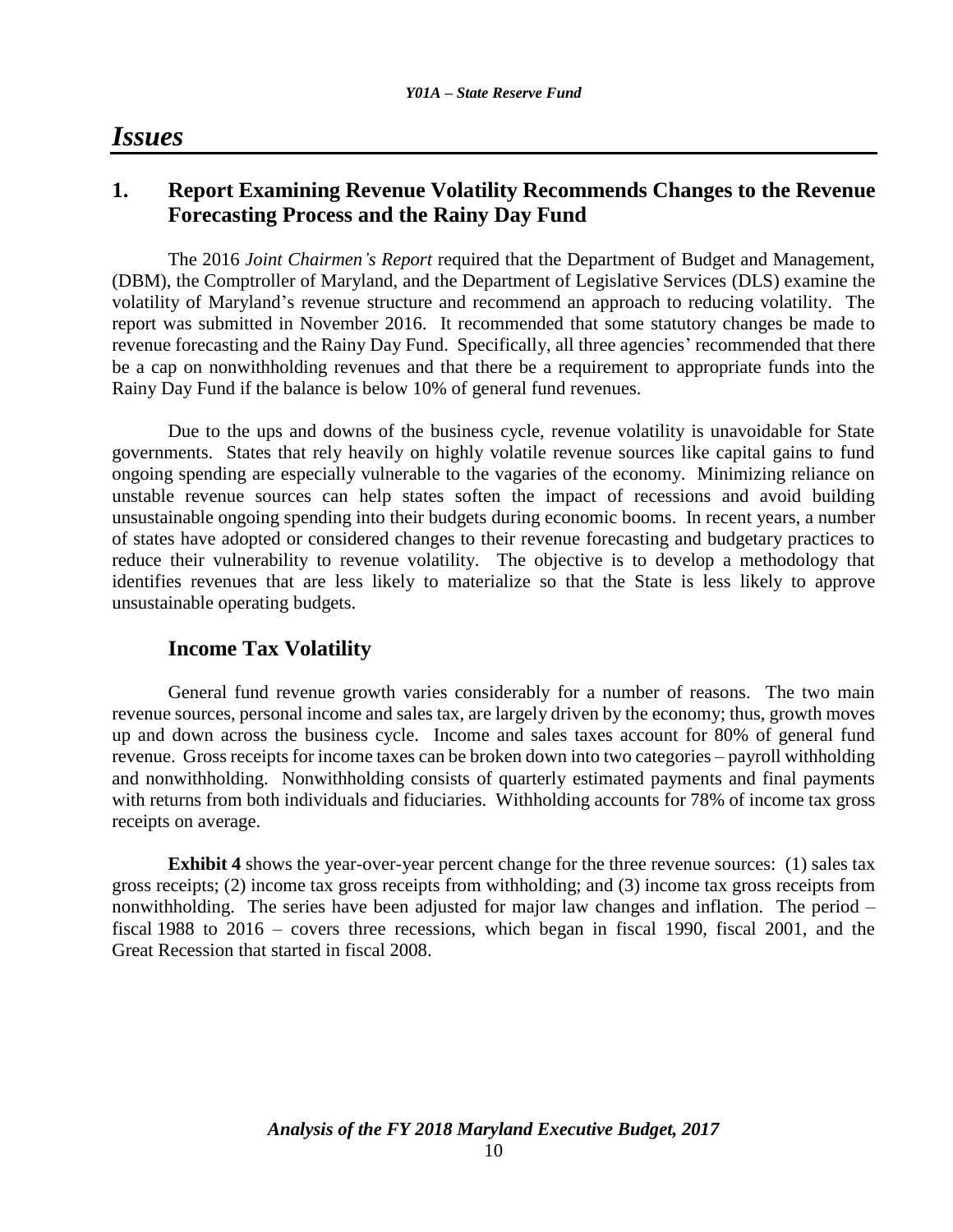

**Exhibit 4 Inflation-adjusted Year-over-year Percent Change**

PIT: personal income tax

Note: Revenues have been adjusted for major law changes and inflation.

Source: Comptroller of Maryland

While all three revenue sources vary with the business cycle, nonwithholding is substantially more volatile than either withholding or sales tax receipts. Withholding and sales taxes, not surprisingly, tend to move together as they are both dependent on employment and wage growth. Sales tax receipts, however, tend to weaken more than withholding during recessions. Income tax nonwithholding swings significantly with years of double-digit gains and double-digit declines. In addition, the volatility of nonwithholding has increased as the gyrations during the 2001 and 2008 recessions were considerably more pronounced than during the 1990 recession.

The underlying variability in taxpayers' incomes is what drives the volatility of the income tax. Nonwithholding payments are generally related to income other than wages, and this income is often quite volatile, especially capital gains. In 2014, capital gains income totaled \$9.5 billion for Maryland residents and generally accounts for 5% to 6% of net State income tax revenues.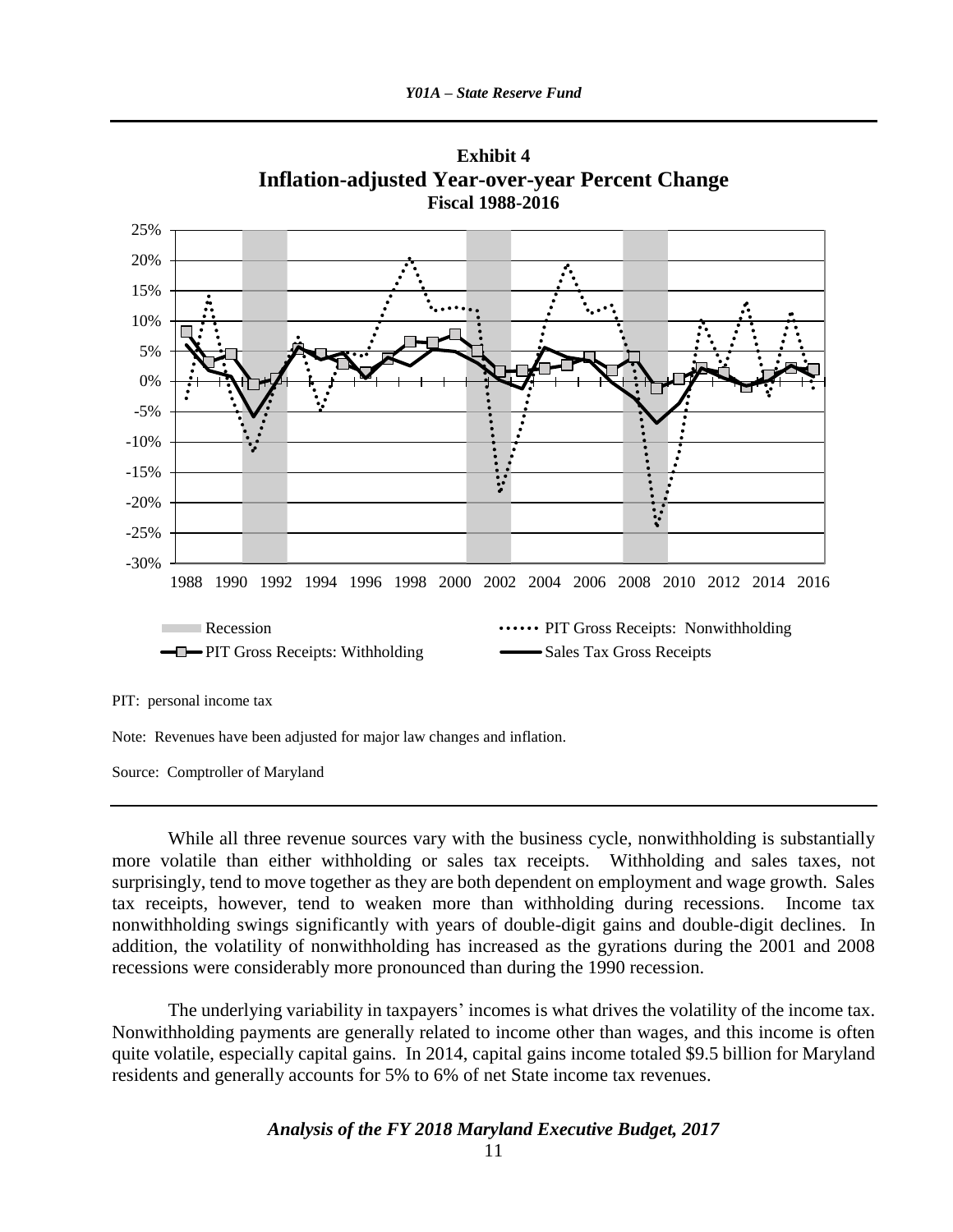Capital gains income is notable for being highly concentrated among high-income taxpayers. As a result, the behavior of a relatively small group of taxpayers can significantly impact the level of capital gains income in any given year. **Exhibit 5** shows the portion of capital gains income accounted for by each income class using data provided by the Comptroller of Maryland. The top 1.0% of Maryland tax returns generally account for around 70.0% to 75.0% of all capital gains income. The top 0.1% (around 2,600 returns) normally contributes close to 50.0% of capital gains. Tax year 2013 was an unusual year in that capital gains for the highest income taxpayers fell substantially while increasing for everyone else.

|                          |                                 |                                                         | Tax Year 2011 |                |                                                         |  | Tax Year 2012  |                                                         |  | Tax Year 2013  |                                                         |
|--------------------------|---------------------------------|---------------------------------------------------------|---------------|----------------|---------------------------------------------------------|--|----------------|---------------------------------------------------------|--|----------------|---------------------------------------------------------|
| <b>Income Class</b>      | Tax Year 2010<br><b>Returns</b> | <b>Share</b><br>of<br>Capital<br>Gains<br><b>Income</b> |               | <b>Returns</b> | <b>Share</b><br>of<br>Capital<br>Gains<br><b>Income</b> |  | <b>Returns</b> | <b>Share</b><br>of<br>Capital<br>Gains<br><b>Income</b> |  | <b>Returns</b> | <b>Share</b><br>of<br>Capital<br>Gains<br><b>Income</b> |
| Top 0.1%                 | 2,538                           | 49.7%                                                   |               | 2,577          | 54.0%                                                   |  | 2,611          | 48.8%                                                   |  | 2,690          | 35.7%                                                   |
| $>0.1\%$ and $\leq 1\%$  | 22,851                          | 23.3%                                                   |               | 23,198         | 20.5%                                                   |  | 23,501         | 23.5%                                                   |  | 24,213         | 20.4%                                                   |
| $>1\%$ and $\leq 5\%$    | 101,556                         | 11.5%                                                   |               | 103,102        | 10.5%                                                   |  | 104,452        | 11.8%                                                   |  | 107,615        | 16.1%                                                   |
| $>5\%$ and $\leq 10\%$   | 126,945                         | 4.0%                                                    |               | 128,878        | 3.6%                                                    |  | 130,564        | 3.9%                                                    |  | 134,518        | 6.9%                                                    |
| $>10\%$ and $\leq=25\%$  | 380,835                         | 4.1%                                                    |               | 386,632        | 4.0%                                                    |  | 391,693        | 4.1%                                                    |  | 403,554        | 8.0%                                                    |
| $>25\%$ and $\leq 50\%$  | 634,725                         | 2.1%                                                    |               | 644,388        | 2.4%                                                    |  | 652,821        | 2.5%                                                    |  | 672,590        | 4.8%                                                    |
| $>50\%$ and $\leq=75\%$  | 634,725                         | 0.8%                                                    |               | 644,387        | 1.1%                                                    |  | 652,821        | 1.6%                                                    |  | 672,590        | 2.9%                                                    |
| $>75\%$ and $\leq 100\%$ | 634,726                         | 4.5%                                                    |               | 644,388        | 3.8%                                                    |  | 652,821        | 3.9%                                                    |  | 672,591        | 5.1%                                                    |
|                          | 2,538,901                       | 100.0%                                                  |               | 2,577,550      | 100.0%                                                  |  | 2,611,284      | 100.0%                                                  |  | 2,690,361      | 100.0%                                                  |
| Top $1\%$                |                                 | 73.0%                                                   |               |                | 74.5%                                                   |  |                | 72.3%                                                   |  |                | 56.1%                                                   |

### **Exhibit 5 Maryland Taxable Capital Gains Income**

Note: Date includes full-year Maryland residents only. The income class is defined by net Maryland Income.

Source: Comptroller of Maryland

The shortcoming associated with estimating excess capital gains is that the State does not get reliable capital gains data in time to make an informed decision. Reliable data is not available until after the final income tax filing in the fall. By the time the data becomes available, it is almost one year after the close of the tax year.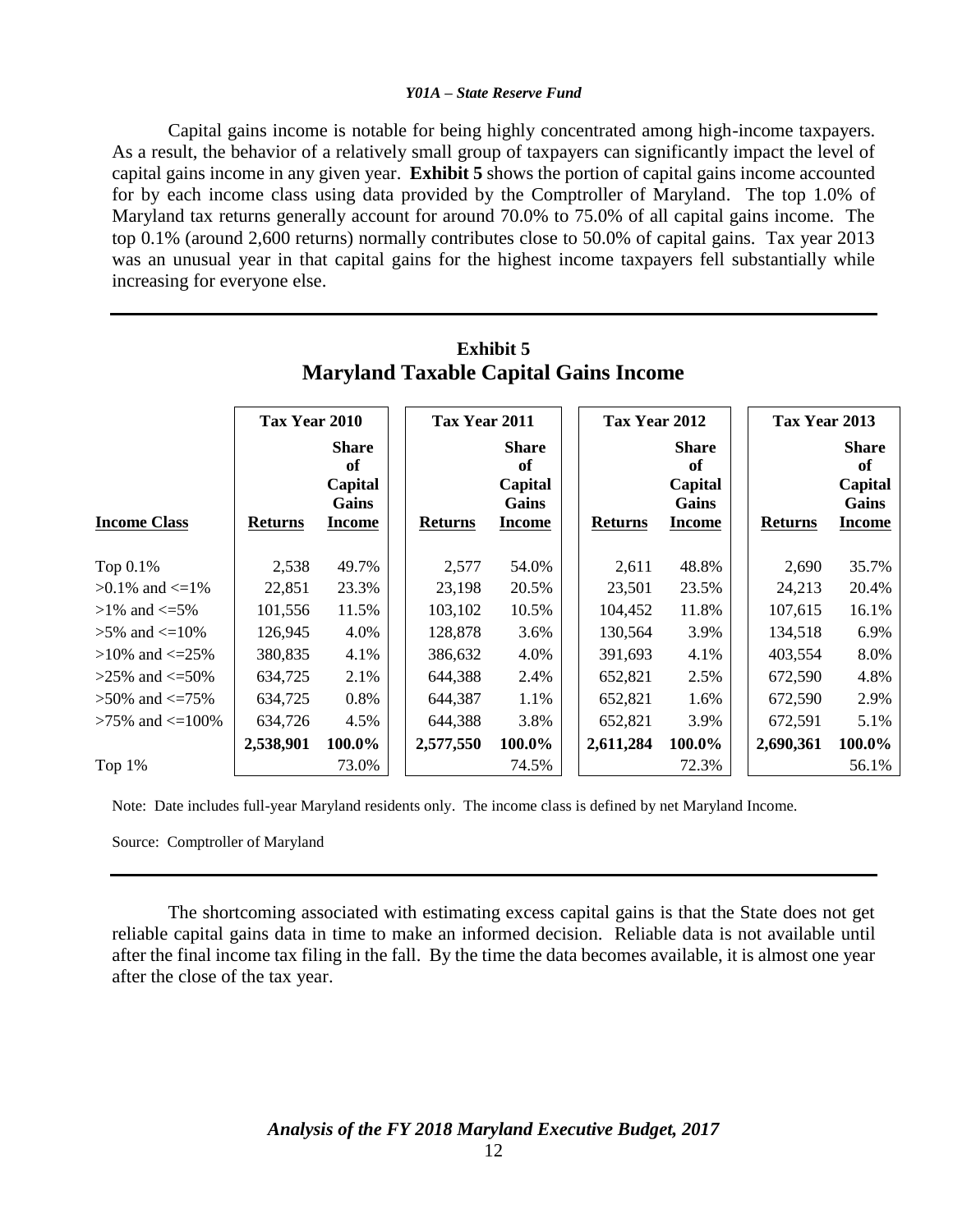### **Report Recommends Capping Nonwithholding Income Tax Revenues**

Many states, including Maryland, limit how much spending can grow, often tied to growth in population, inflation, personal income, or some combination of these. A few states (including Colorado, Florida, Michigan, and Missouri) apply a limit to the revenue estimate itself. Recently, some states have focused specifically on the most volatile aspects of the personal income tax. While not altering the revenue forecast itself, California and Massachusetts have sweeper provisions tied to tax revenue from capital gains income.

Virginia has taken a different approach, focusing on nonwithholding income tax revenue rather than capital gains specifically. Rather than a sweeper provision, Virginia puts a cap on nonwithholding income tax revenues, referred to as a collar, beginning with the fiscal 2015 budget. The cap involves limiting the estimated nonwithholding income tax revenue to a certain share of estimated total general fund revenues.

After a thorough review of the strategies adopted by other states, DBM, the Comptroller's Bureau of Revenue Estimates, and DLS recommend that the State consider limiting estimated revenues from nonwithholding income tax revenues. This should be done by placing a cap on the amount of nonwithholding revenues. To estimate the cap, the State should determine the average share on nonwithholding revenues to total general fund revenues. If nonwithholding revenues exceed this collar, amounts in excess will not be appropriated in the upcoming budget. The collar should be estimated each time that the Board of Revenue Estimates (BRE) prepares a revenue estimate. Since this amount can become rather substantial, the State may consider placing a limit on how large the collar can become. For instance, the collar may be limited to 1% of revenues. This approach has the following advantages:

- *Encourages Savings at Height of Business Cycle:* In years that revenues are increasing at unsustainable levels, the collar reduces the available revenues and spending while creating additional reserves. In years that revenues are growing at sustainable levels, revenues and spending are unaffected.
- *Promotes Structural Balance:* By constraining the amount of unsustainable capital gains revenues built into the State's revenue forecast, the collar will encourage the funding of ongoing spending with more stable sources of revenue. A sluggish or recessionary economy will still produce structural deficits, but the collar should mitigate the magnitude of such deficits.
- *Relies on Real-time Data to Calculate Collar:* The State collects nonwithholding data during the fiscal year. As such, calculations made during the year are based on current revenue collections. This contrasts with capital gains specific data that does not become available until well after the close of the fiscal year. The availability of data during the year makes it easier to prepare reliable estimates. It should be noted, however, that since the State collects both the State and local income taxes, payments from taxpayers are always a mix of the two. Therefore, general fund nonwithholding receipts will have to be estimated using an estimate of the State share of total State and local collections.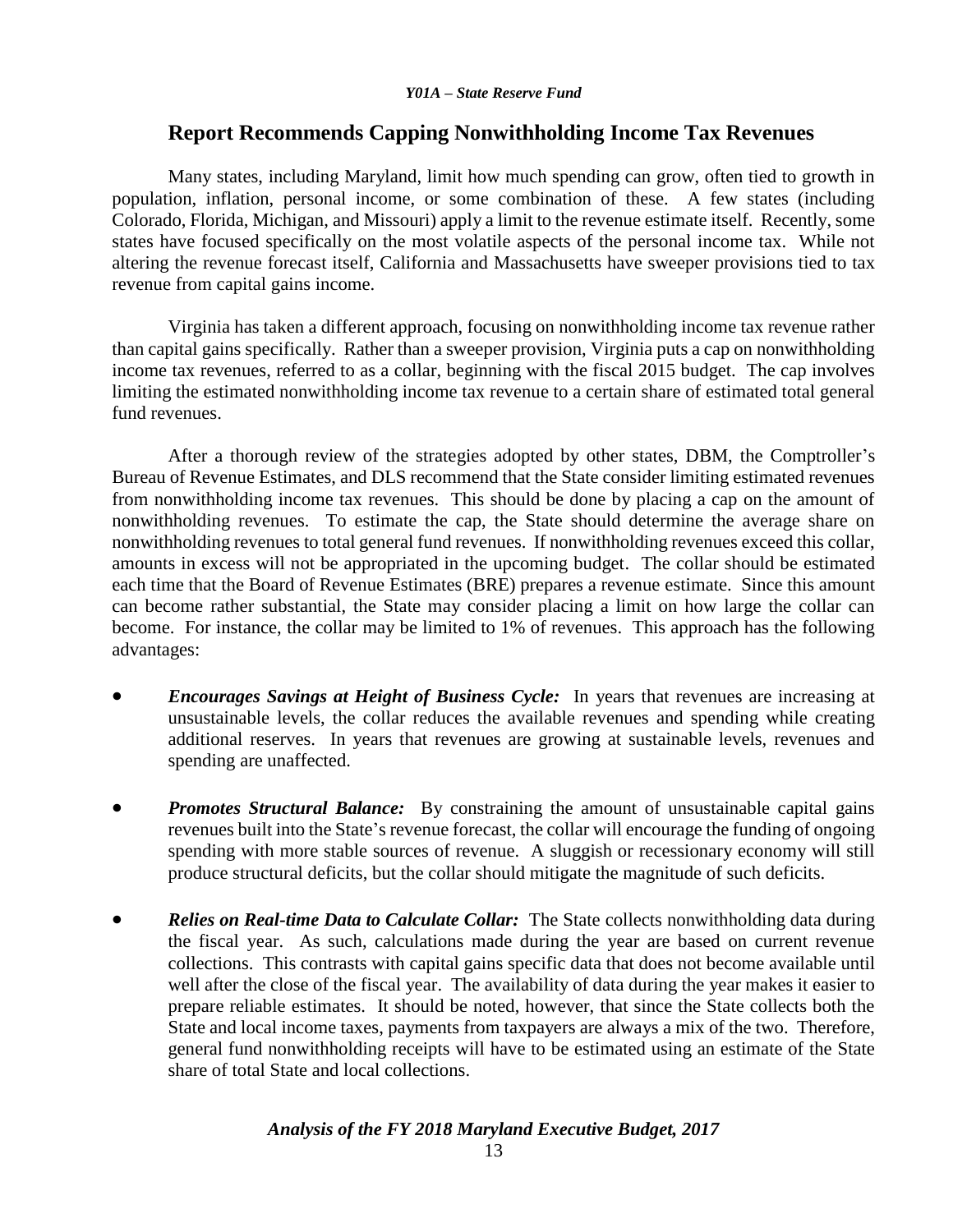*Collar Is Self-adjusting:* If the State adopts an approach that uses a 10-year rolling average to compute the collar, the collar estimate will be adjusted each year to reflect the most recent actual data. As the economy changes, the collar changes with it.

In four of the last six fiscal years, the collar would have reduced the revenue forecast leaving less money available for appropriation. Consistent with the intent of the collar, no revenues would have been withheld during the recession (fiscal 2011 and 2012), and only minimal revenues would have been captured by the collar as the economic recovery began in fiscal 2013. While the collar would have captured substantial sums in each of the last three years, the estimates of nonwithholding revenues fell far short of the actuals in two of those years. **Exhibit 6** shows that, had the collar been in place in fiscal 2016, the State would have closed the year with nonwithholding revenues \$6 million in excess of expectations rather than \$250 million below the estimate.



BRE: Board of Revenue Estimates

Source: Department of Legislative Services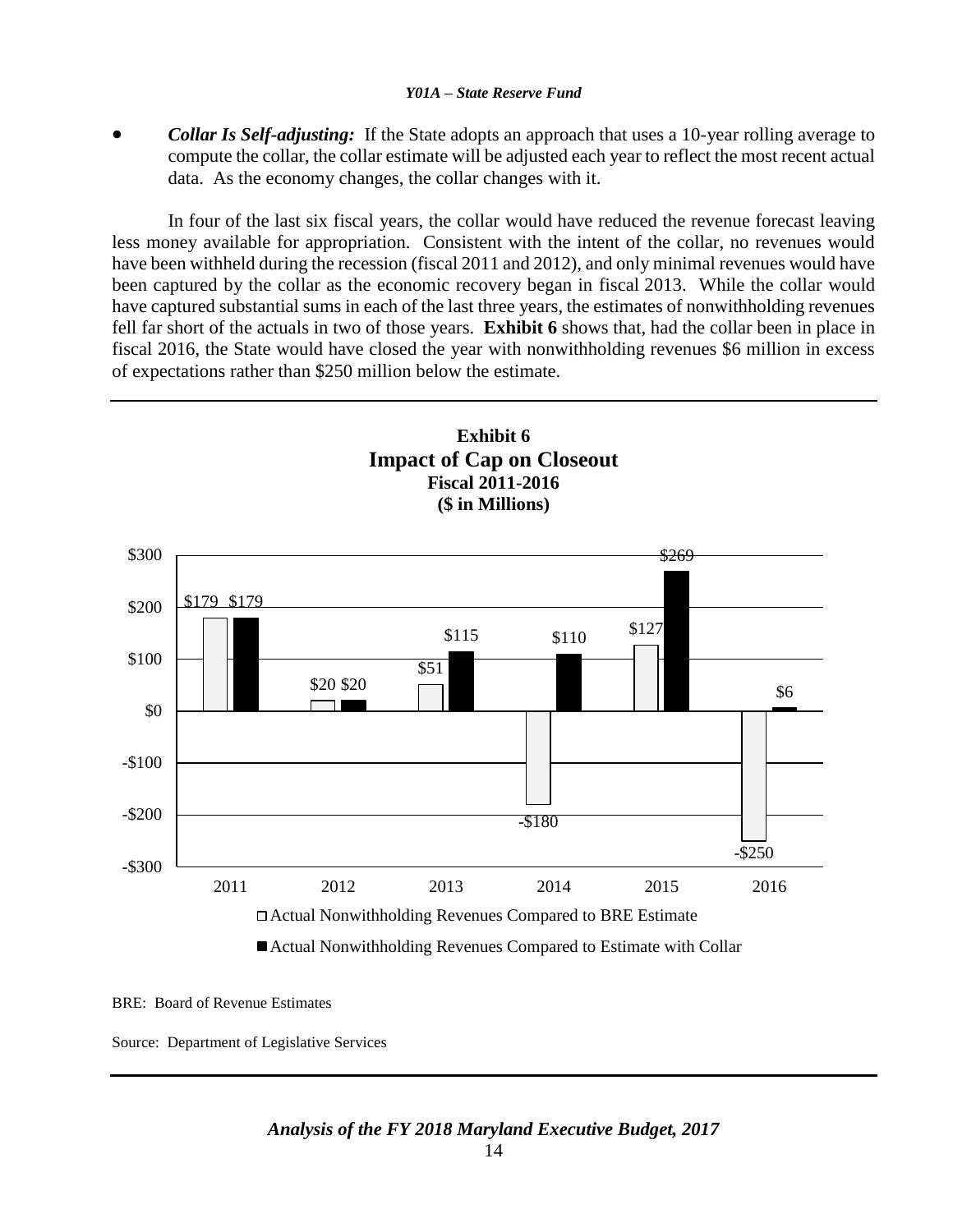### **The Spending Affordability Committee recommended that the appropriate committees consider legislation to mitigate the impact of revenue volatility on the State budget.**

SB 371 and HB 503, which propose to codify the recommendations of the report, have been introduced. The Administration has also introduced HB 430/SB 306 with a similar purpose. The bills provide for a methodology to estimate excess nonwithholding, increase Rainy Day Fund balances, and determine how excess funds are appropriated. The legislation proposes a cap on nonwithholding revenues based on the 10-year average of nonwithholding revenues. This process begins with fiscal 2020, to give BRE and the agencies participating in the board time to make any necessary changes. The bills also establish the Extraordinary Nonwithholding Income Tax Revenues Fund (ENITRF), into which the excess revenues are deposited. The legislation also includes rules that prioritize how these excess funds are to be appropriated. The rules are that:

- in years that end with a budget gap, the first use of the funds is to close the budget gap in the current year;
- if there is no budget gap, an amount equivalent to the remaining funds in the ENITRF is appropriated into the Rainy Day Fund if the fund balance is less than 10%. This appropriation is limited to \$50 million;
- if the revenues exceed \$50 million, an amount equivalent to the lesser of \$100 million or the remaining funds in the ENITRF is appropriated to pay-as-you-go (PAYGO) capital projects. This appropriation is limited to \$100 million;
- if the revenues exceed \$150 million, an amount equivalent to the remaining funds in the ENITRF is appropriated is appropriated so that:
	- one-half of the remaining balance supports PAYGO capital projects, and
	- one-half is appropriated into the Rainy Day Fund. The appropriation is the lessor of the remaining balance in the fund or whatever amount is required for the Rainy Day Fund balance to exceed 10% of general fund revenues; and
- once the Rainy Day Fund's balance exceeds 10% of general fund revenues, the remaining funds are deposited into the Postretirement Health Benefits Trust Fund.

#### **DLS recommends that the General Assembly adopt appropriate implementing legislation.**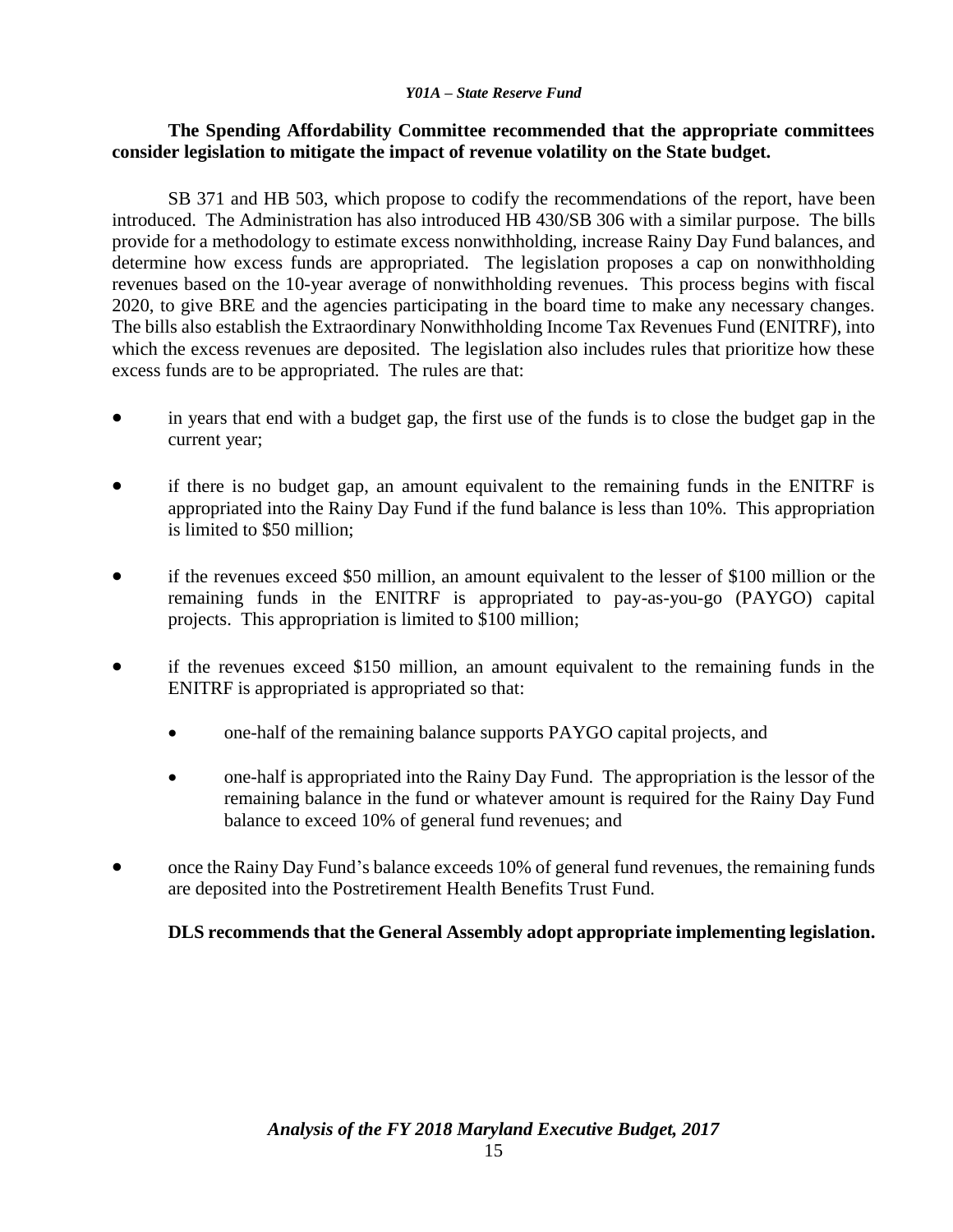### **2. Neighborhood BusinessWorks Program Loan Repayments Should Be Deposited into the Catastrophic Event Account**

In July 2016, the Patapsco River waters rose after heavy rains and flooded Ellicott City. The flood damaged many businesses and homes. In response, the Administration proposed to help Ellicott City recover. This included providing loans for businesses to rebuild.

Budget amendment 011-17 transferred \$2.5 million from the Catastrophic Event Account into the Department of Housing and Community Development's (DHCD) Neighborhood BusinessWorks program to provide loans to businesses. As required by State law, the Legislative Policy Committee (LPC) reviewed and approved the amendment. As part of its review, LPC concurred with DLS' recommendation that DHCD develop a process by which the funds or repaid loans are deposited into the Catastrophic Event Account. DLS also recommended that DHCD issue a report each January 1 that details the number and amount of loans provided, the outstanding balance of these loans, and the number and amount of any forgiven loans. **DLS recommends that the budget committees adopt language requiring DBM, in consultation with DHCD, to submit a report providing the aggregate status of all outstanding loans and the status of current and proposed repayments to the Catastrophic Event Account by January 1, 2018.**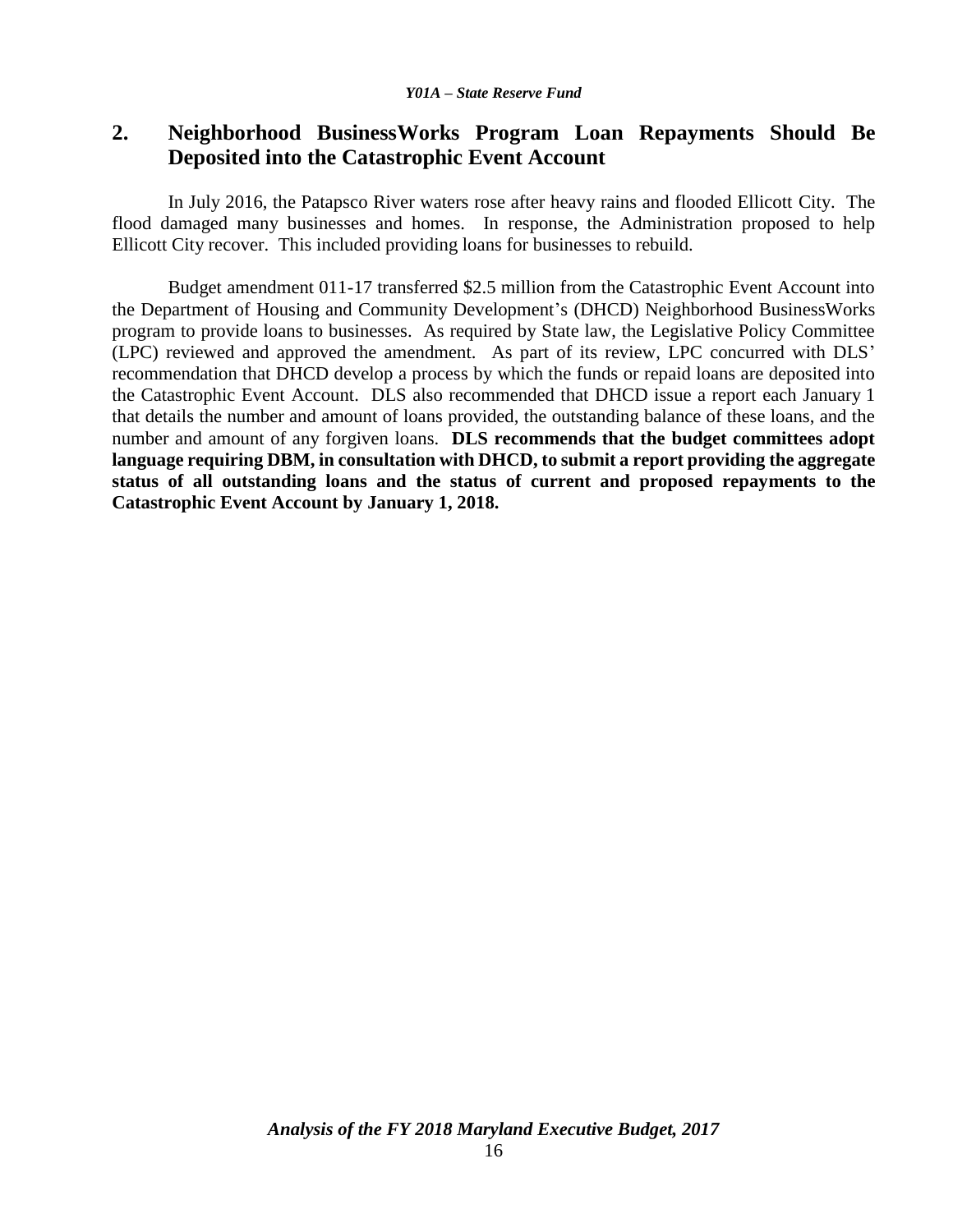# *Recommended Actions*

1. Add the following section:

SECTION \_\_. AND BE IT FURTHER ENACTED, That \$100,000 of the general fund appropriation for the Department of Budget and Management (DBM) Executive Direction program F10A01.01 and \$100,000 for the special fund appropriation for the Department of Housing and Community Development (DHCD) Office of the Secretary program S00A20.01 made for the purpose of operations may not be expended until DBM, in consultation with DHCD, submits a report to the budget committees on the balance of outstanding loans and current and proposed repayment for loans made by the DHCD's Neighborhood BusinessWorks program. It is the intent of the budget committees that DHCD repay the Catastrophic Event Account for \$2,500,000 transferred from the account to DHCD. The report shall be submitted by January 1, 2018, and the budget committees shall have 45 days to review and comment. Funds restricted pending the receipt of a report may not be transferred by budget amendment or otherwise to any other purpose and shall revert to the General Fund or be cancelled if the report is not submitted to the budget committees.

**Explanation:** In September 2016, \$2.5 million was transferred from the Catastrophic Event Account into the DHCD Neighborhood BusinessWorks program to provide loans to businesses in Ellicott City. As part of its review, the Legislative Policy Committee recommended that DHCD develop a process by which the funds or repaid loans are deposited into the Catastrophic Event Account. The department should submit a report that provides data regarding the number and amount of loans provided, the outstanding balance of these loans, and the number and amount of any forgiven loans. This report should be submitted to the budget committees by January 1, 2018.

| <b>Information Request</b>                            | <b>Authors</b> | <b>Due Date</b>        |
|-------------------------------------------------------|----------------|------------------------|
| Report on Catastrophic Event DBM<br>Account repayment | <b>DHCD</b>    | <b>January 1, 2018</b> |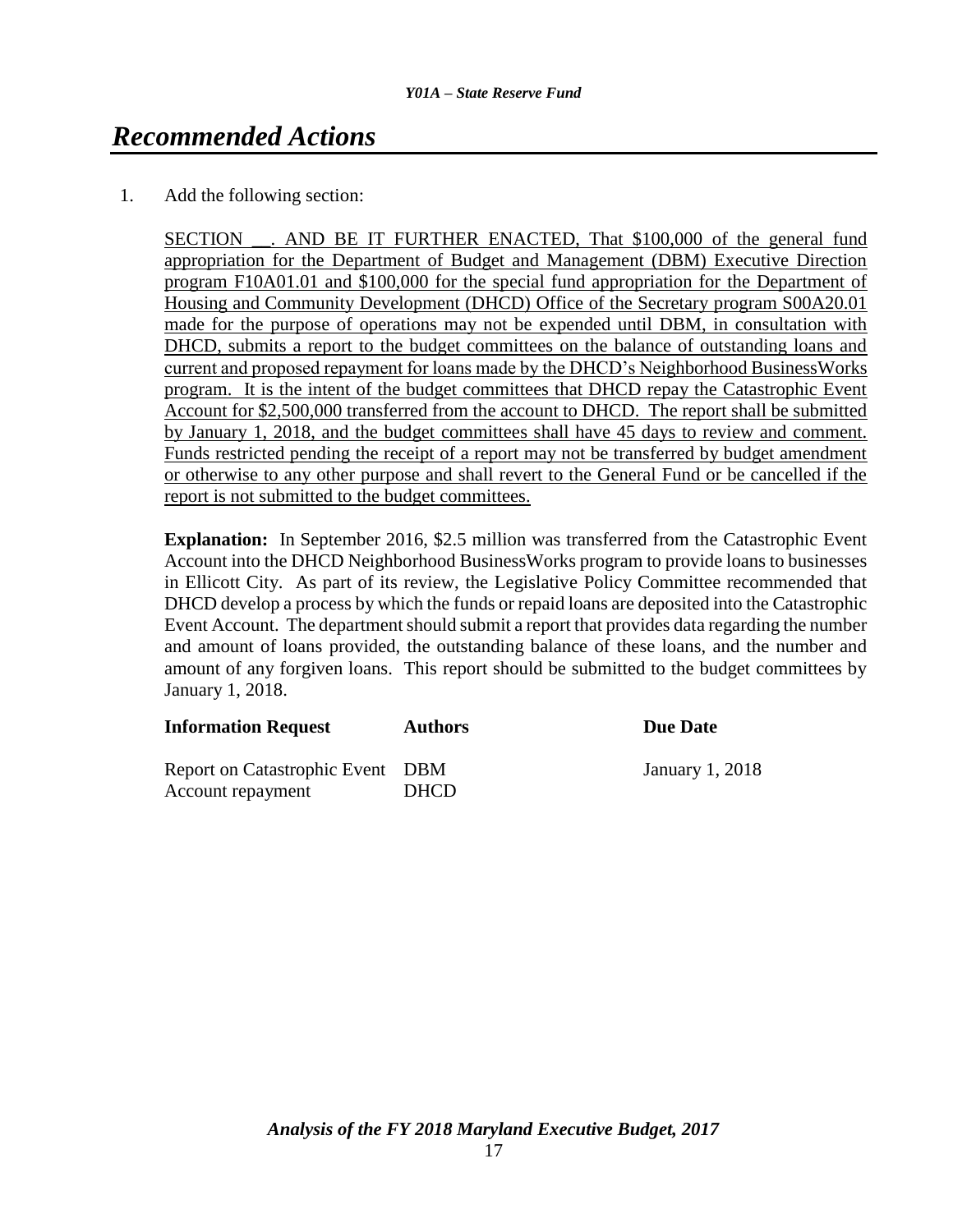# *Updates*

### **1. Comparison of AAA-rated States' Rainy Day Funds**

Nine states have AAA ratings from all three bond rating agencies: Delaware, Georgia, Maryland, Missouri, North Carolina, Tennessee, Texas, Utah, and Virginia. All AAA-rated states have a Rainy Day Fund. Tennessee, which was upgraded to AAA from Standard and Poor's in May 2016, is the newest member of this group. **Exhibit 7** compares reserve fund policies. Most states' Rainy Day Fund balances were substantially reduced from fiscal 2007 to 2010. This was due to revenue reductions attributable to the Great Recession. Texas, which receives substantial energy revenues, did not substantially reduce Rainy Day Fund balances. Delaware had never used its Rainy Day Fund.

### **Recent State Rainy Day Fund Actions**

AAA-rated states had built up their Rainy Day Fund balances before the 2008 recession began. In response to the downturn, a number of states have withdrawn funds from their reserves. Examples of states' actions include:

- *Delaware:* Delaware has not used the balance of its reserve account since its inception. Its account ended fiscal 2016 with a \$215.0 million balance, which is 5.0% of general fund revenues.
- *Georgia:* The Revenue Shortfall Reserve's balance totaled \$1,545.0 million in fiscal 2007. Funds were transferred out of the account to help balance the budget after the recession, with the balance declining to \$104.0 million at the end of fiscal 2009 (equal to 1.0% of revenues). The fund has been replenished, with a balance of \$2,033.0 million at the end of fiscal 2016. This represents about 9.1% of prior year revenue.
- *Missouri:* The Budget Reserve Fund balance has been used to help balance budgets in recent years. The balance was \$585.6 million at the end of fiscal 2016. This is about 6.7% of net general fund revenue collections.
- *North Carolina:* The projected balance for the end of fiscal 2008 was \$786.6 million, which was approximately 4.0% of the prior year's general fund appropriation. The state used some of these funds in fiscal 2009; the account balance declined to \$150.0 million. Appropriations to the reserve account increased the fund balance to \$1,101.6 million by the end of fiscal 2016, bringing the balance to 5.2% of the prior year's appropriation.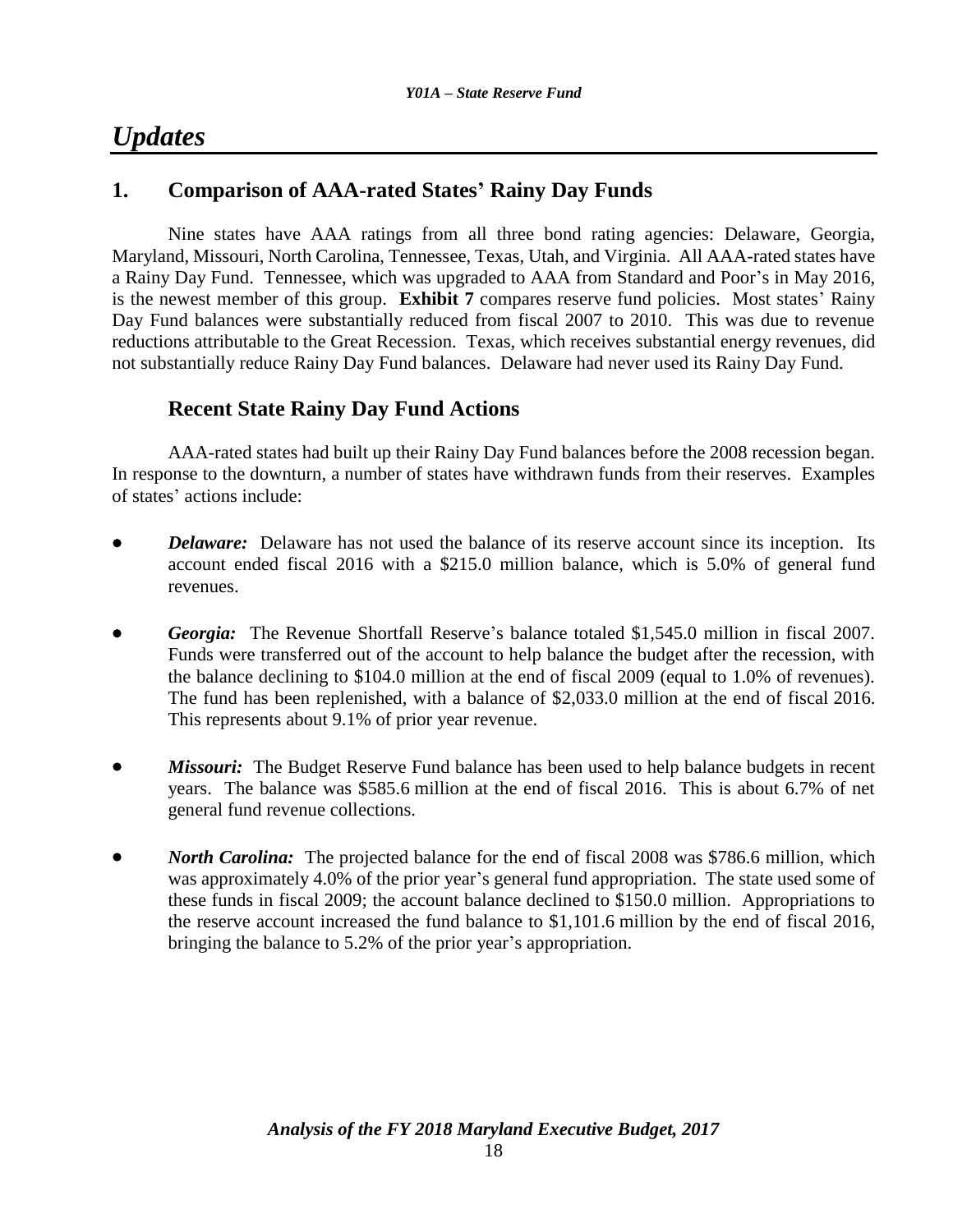### **Exhibit 7 AAA States ' Rainy Day Funds**

| <b>State</b>      | <b>Fund Name</b>                        | <b>Determination of Fund Size</b>                                                                                                         | <b>Procedure for Expenditures</b>                                                                                                                                                                                                                                                       |
|-------------------|-----------------------------------------|-------------------------------------------------------------------------------------------------------------------------------------------|-----------------------------------------------------------------------------------------------------------------------------------------------------------------------------------------------------------------------------------------------------------------------------------------|
| Maryland          | <b>Revenue Stabilization</b><br>Account | of general fund<br>Statutory 7.5%<br>revenues.                                                                                            | Authorization in legislation or budget bill<br>for balances above 5.0%.<br>Separate<br>legislation to spend balance below $5.0\%$ <sup>1</sup> .                                                                                                                                        |
| Delaware          | <b>Budget Reserve Account</b>           | Excess unencumbered funds, no greater<br>than 5.0% of gross general fund<br>revenues set by joint resolution for the<br>next fiscal year. | Three-fifths vote of the legislature for<br>unanticipated deficit or revenue reduction<br>resulting from legislative action.                                                                                                                                                            |
| Georgia           | <b>Revenue Shortfall</b><br>Reserve     | Capped at 15.0% of the prior year's net<br>revenue.                                                                                       | The Governor can spend balances over<br>4.0%, but not below 4.0% unless there is a<br>revenue shortfall at the end of a fiscal year.<br>A mid-year allocation is made for<br>education if revenues exceed estimates by<br>1.0% or more at closeout.                                     |
| Missouri          | <b>Budget Reserve Fund</b>              | Capped at 10.0% of net general<br>revenue. If the balance is less than<br>10.0.%, general revenues appropriated<br>into fund.             | Up to one-half of the fund balance may be<br>transferred upon a request from the<br>Governor after he has either declared an<br>emergency or reduced expenditures below<br>their appropriations due to a cash shortfall,<br>and a two-thirds super majority vote by the<br>legislature. |
| North<br>Carolina | <b>Savings Reserve</b><br>Account       | July 2007 established a goal that the<br>balance equal at least 8.0% of the prior<br>years' general fund operating budget.                | Appropriations by the General Assembly.                                                                                                                                                                                                                                                 |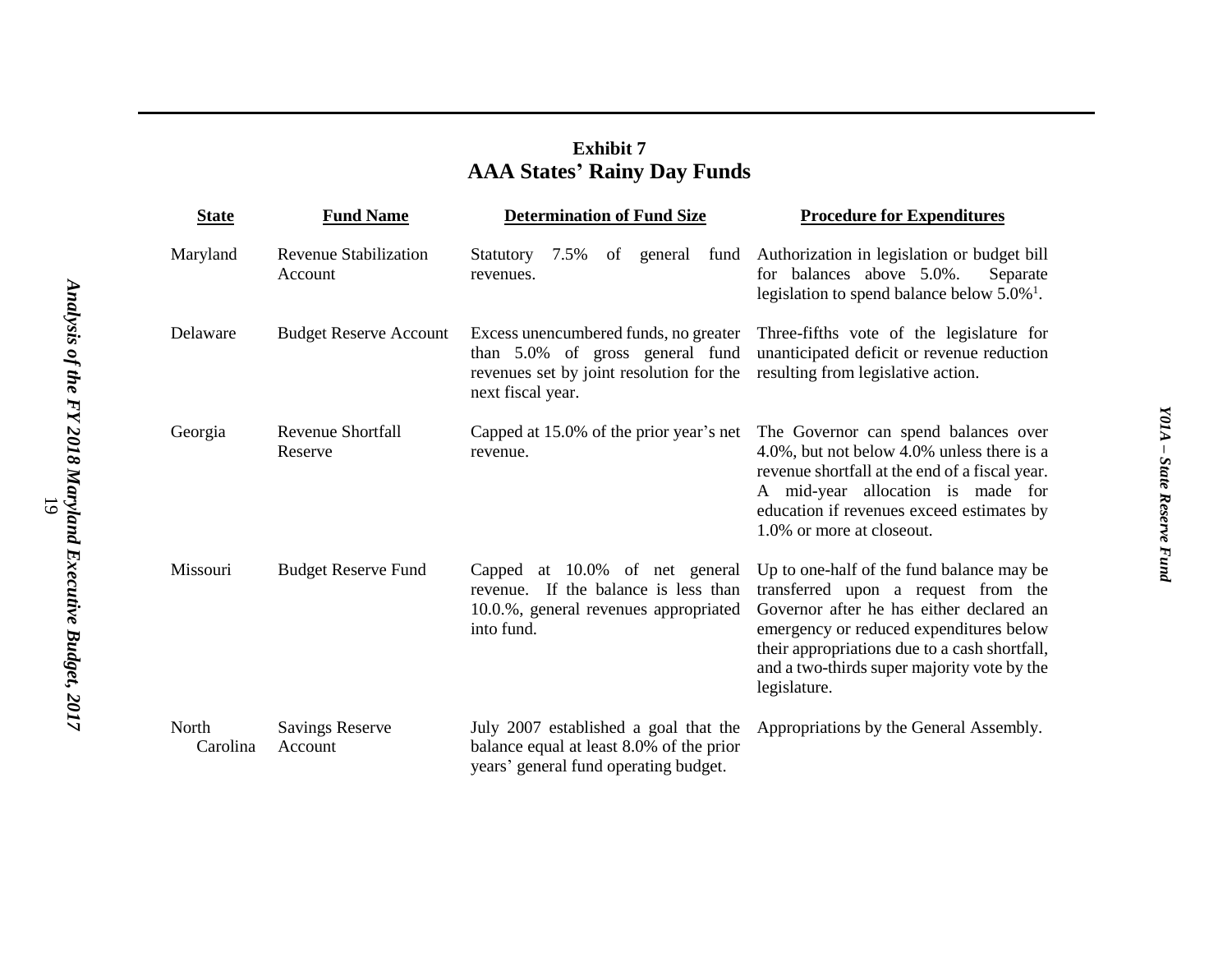| <b>State</b> | <b>Fund Name</b>                                                                                                   | <b>Determination of Fund Size</b>                                                                                                                                                                                                                                                                                                                                                                                                                                                                                                                                 | <b>Procedure for Expenditures</b>                                                                                                                                                                                                                                              |
|--------------|--------------------------------------------------------------------------------------------------------------------|-------------------------------------------------------------------------------------------------------------------------------------------------------------------------------------------------------------------------------------------------------------------------------------------------------------------------------------------------------------------------------------------------------------------------------------------------------------------------------------------------------------------------------------------------------------------|--------------------------------------------------------------------------------------------------------------------------------------------------------------------------------------------------------------------------------------------------------------------------------|
| Tennessee    | Tennessee Reserve for<br><b>Revenue Fluctuations</b>                                                               | State law requires that the Governor<br>recommend appropriations if the fund<br>balance is below 8.0% of general fund<br>revenues. The law requires that these<br>appropriations are at least 10.0% of the<br>growth in revenues for general and<br>education funds.                                                                                                                                                                                                                                                                                              | The law allows the Commissioner of<br>Finance and Administration to transfer<br>funds if expenses exceed appropriated<br>funds. The law requires that the General<br>Assembly be notified and have a<br>committee hearing, but no vote of the<br>General Assembly is required. |
| Texas        | <b>Economic Stabilization</b><br>Fund                                                                              | The fund receives an amount equal to<br>75.0% of oil and natural gas production<br>revenues in any fiscal year that exceeds<br>fiscal 1987 collections and one-half of<br>any unencumbered General Revenue<br>Fund (GRF) balance at surplus at the<br>end of each biennium.<br>The fund<br>balance cannot exceed 10.0% of certain<br>GRF revenues.                                                                                                                                                                                                                | Funds may be appropriated to close a<br>deficit caused by a revenue decline if<br>approved by 3/5 of the legislature. For<br>other purposes, 2/3 of the legislature must<br>approve an appropriation.                                                                          |
| Utah         | <b>General Fund Budget</b><br><b>Reserve Account and</b><br><b>Education Fund Budget</b><br><b>Reserve Account</b> | 25.0% of end-of-year general fund<br>surplus is deposited into the Budget<br>Reserve Fund, and 25.0% of any<br>education fund revenue surplus is<br>deposited in the Education Reserve<br>An additional 25.0% of any<br>Fund.<br>surplus is deposited when funds have<br>used<br>until<br>balances<br>been<br>are<br>replenished to prior levels. Automatic<br>year-end deposits are capped at 8.0% of<br>general fund appropriations and 9.0%<br>of education fund appropriations for<br>The legislature<br>that year.<br>can<br>appropriate above those levels. | Expenditures are limited to retroactive tax<br>refunds, legal settlements, and operating<br>deficits, upon legislative approval.                                                                                                                                               |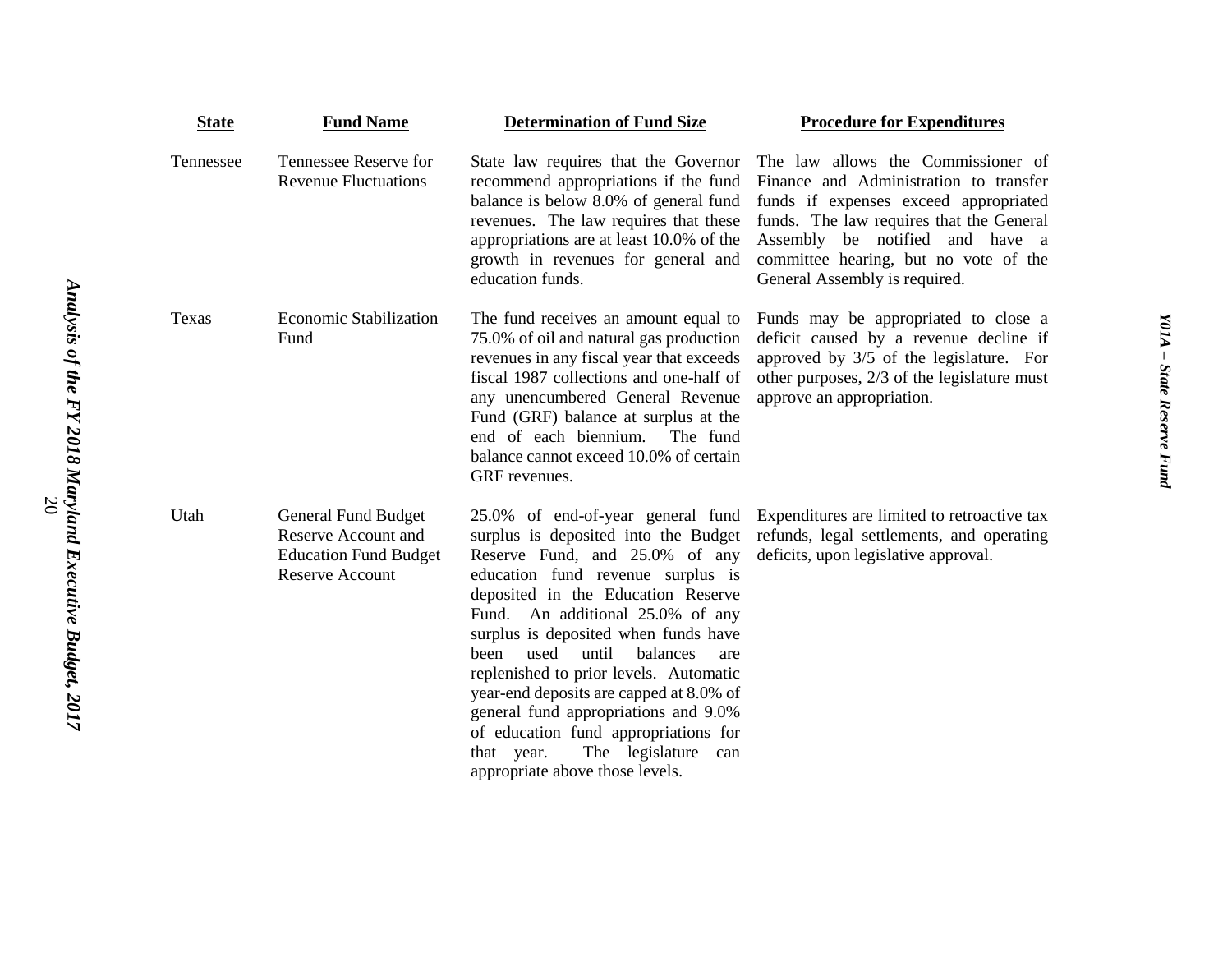| <b>State</b> | <b>Fund Name</b>              | <b>Determination of Fund Size</b>                                                                                  | <b>Procedure for Expenditures</b>                                                                                                                                                                                                        |
|--------------|-------------------------------|--------------------------------------------------------------------------------------------------------------------|------------------------------------------------------------------------------------------------------------------------------------------------------------------------------------------------------------------------------------------|
| Virginia     | Revenue Stabilization<br>Fund | revenues on income and retail sales tax<br>receipts for the three years immediately<br>preceding that fiscal year. | Capped at 15.0% of average annual tax Legislative appropriation of the lesser of<br>the deficit or one-half of the fund's balance<br>if income and sales tax revenue falls more<br>than 2.0% below projections in the enacted<br>budget. |

<sup>1</sup>Except for fiscal 2017 and 2018, which require separate legislation to transfer any amount below 7.5%.

Source: State Legislative Fiscal Offices, January 2017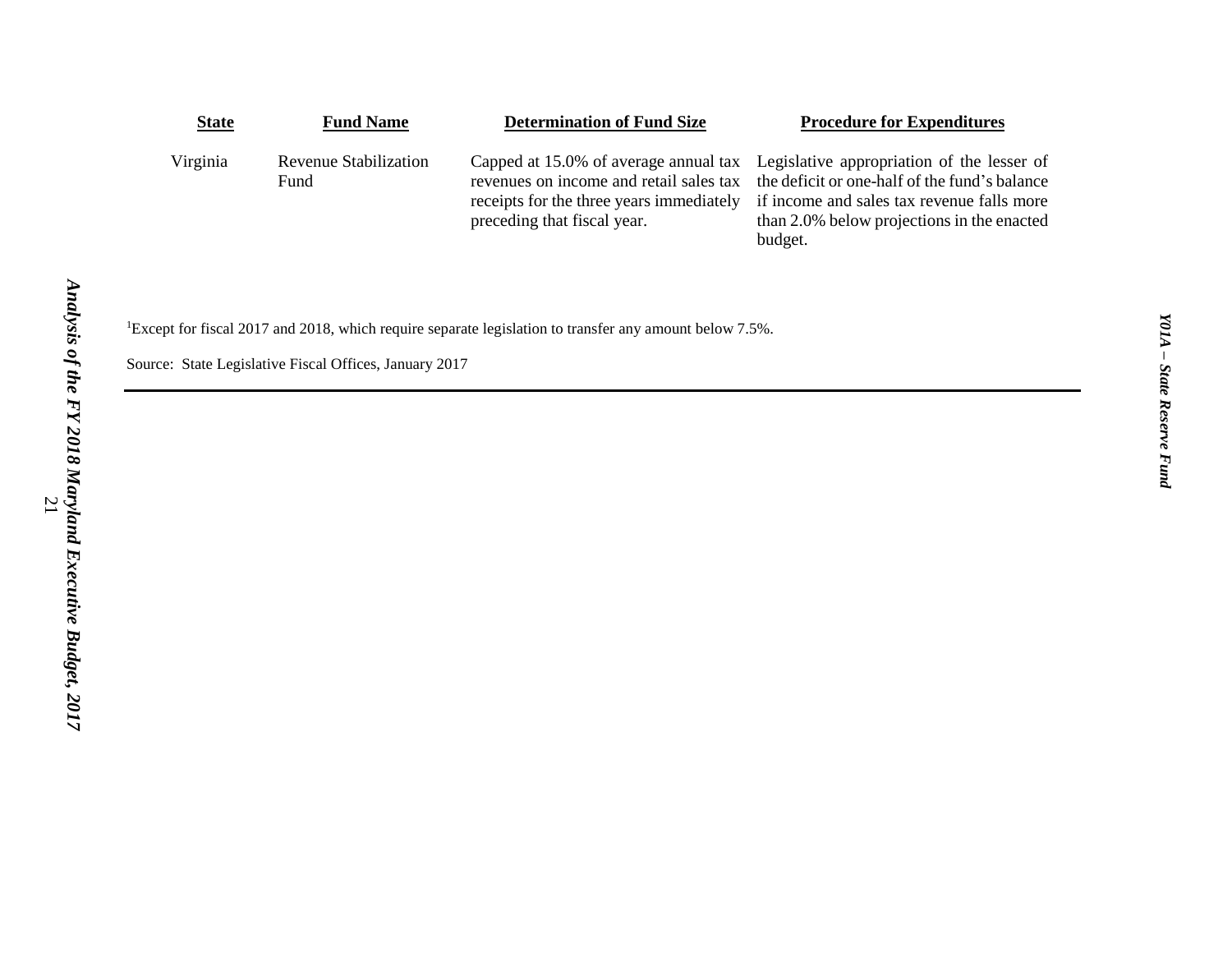- *Tennessee:* Received AAA ratings from all major rating agencies in May 2016. The State's Rainy Day Fund ended fiscal 2016 with a \$568.0 million balance. This is 5.0% of general and education fund revenues.
- **Texas:** Unlike most states, Texas' Economic Stabilization Fund increased its ending balances from fiscal 2007 (\$1.3 billion) to 2010 (\$7.7 billion). Funds increased because of high levels of oil and natural gas production transfers and limited use of the fund. In fiscal 2011, \$3.2 billion was transferred to reduce the projected budget shortfall. Another \$1.9 billion was transferred in a supplemental appropriation to support wildfire and water development board projects. At the end of fiscal 2016, the fund balance was \$10.4 billion, which is 6.4% of general fund revenues.
- *Utah:* The general fund Budget Reserve Account and Education Fund Budget Reserve Account balances peaked at \$429.0 million at the end of fiscal 2008. Funds were withdrawn, and the balances are actually at \$210.0 million at the end of fiscal 2010. At the end of fiscal 2013, the fund balances increased to \$491.0 million. Fund balances are just under 8.2% of general and education fund appropriations.<sup>2</sup> The Administration does not propose to withdraw additional funds. In addition to any required fund balances, the Governor's proposed fiscal 2015 budget includes an additional \$1.0 million to the balances.
- *Virginia:* The Revenue Stabilization Fund's balance peaked at the end of fiscal 2007 at \$1.19 million. Funds were withdrawn to help balance post-recession budgets, leaving the fund with a balance of \$295.2 million at the end of fiscal 2010. At the end of fiscal 2014, the fund balance was \$687.5 million. The fund was used again in fiscal 2015 and 2016, leaving a \$281.7 million balance the end of fiscal 2016.

**Exhibit 8** summarizes how states that were rated AAA from the three major rating agencies reacted to the Great Recession. They can be divided into three groups:

- Delaware and Missouri took little or no actions;
- Utah moderately used the fund; and

 $\overline{a}$ 

 Georgia, North Carolina, and Virginia aggressively used their rainy funds to the point that they were almost depleted.

<sup>&</sup>lt;sup>2</sup> In Utah, substantial revenues, such as individual and corporate income taxes, are deposited into the education fund instead of the General Fund. Since these revenues are general fund revenues for other states, the Rainy Day Fund balance comparison to general funds includes education funds.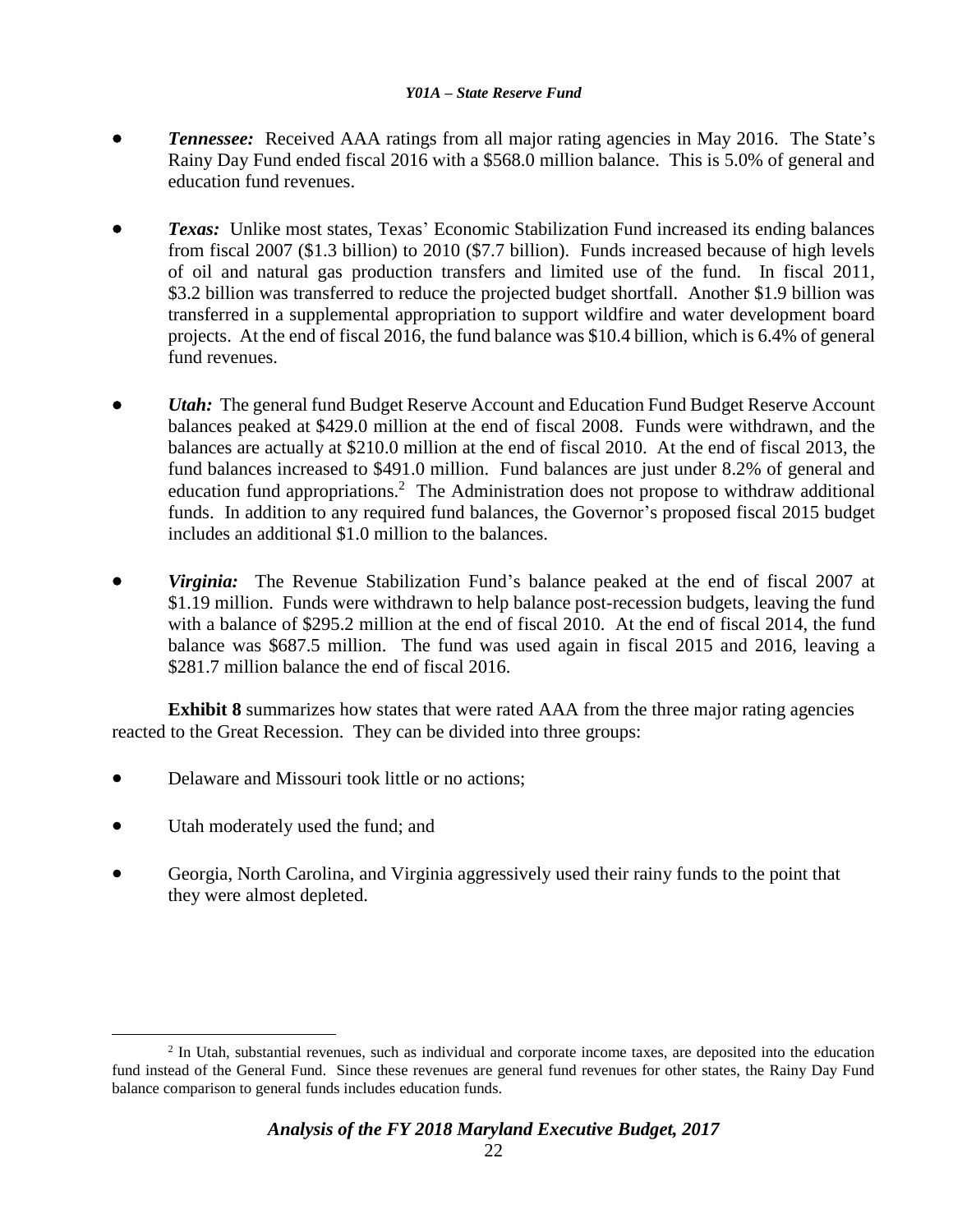### **Exhibit 8 AAA-rated States' Rainy Day Fund Responses to Great Recession**

| <b>State</b>                     | <b>Pre-recession Balance</b>                | <b>Response to Recession</b>                                                         | <b>Assessment</b>                                            |
|----------------------------------|---------------------------------------------|--------------------------------------------------------------------------------------|--------------------------------------------------------------|
| <b>Limited Use</b><br>Delaware   | 5.0% of revenues in<br>fiscal 2007 and 2008 | Maintained 5.0% of revenues<br>in fiscal 2009 and 2010                               | No Rainy Day<br>Fund<br>actions taken                        |
| Missouri                         | 7.5% of general fund<br>revenue             | withdrawals<br>Small<br>but<br>balance<br>maintained<br>near<br>statutory limit      | No substantial Rainy Day<br>Fund actions taken               |
| <b>Moderate Use</b><br>Utah      | 8.0% of revenues in<br>fiscal 2008          | Withdrew funds and reduced<br>balance to 5.0% of revenues in<br>fiscal 2009 and 2010 | Moderate use of fund to<br>manage recession cash<br>flows    |
| <b>Aggressive Use</b><br>Georgia | 9.0% of revenues in<br>fiscal 2007          | Withdrew funds and reduced<br>balance to 1.0% of revenues by<br>fiscal 2009          | Aggressively used funds<br>to manage recession cash<br>flows |
| North<br>Carolina                | 4.0% of revenues in<br>fiscal 2008          | Withdrew funds and reduced<br>balance to 1.0% of revenues by<br>fiscal 2009          | Aggressively used fund<br>to manage recession cash<br>flows  |
| Virginia                         | 8.0% of revenues in<br>fiscal 2007          | Withdrew funds and reduced<br>balance to 2.0% of revenues by<br>fiscal 2010          | Aggressively used funds<br>to manage recession cash<br>flows |

Source: State Budget Offices; State Legislative Fiscal Offices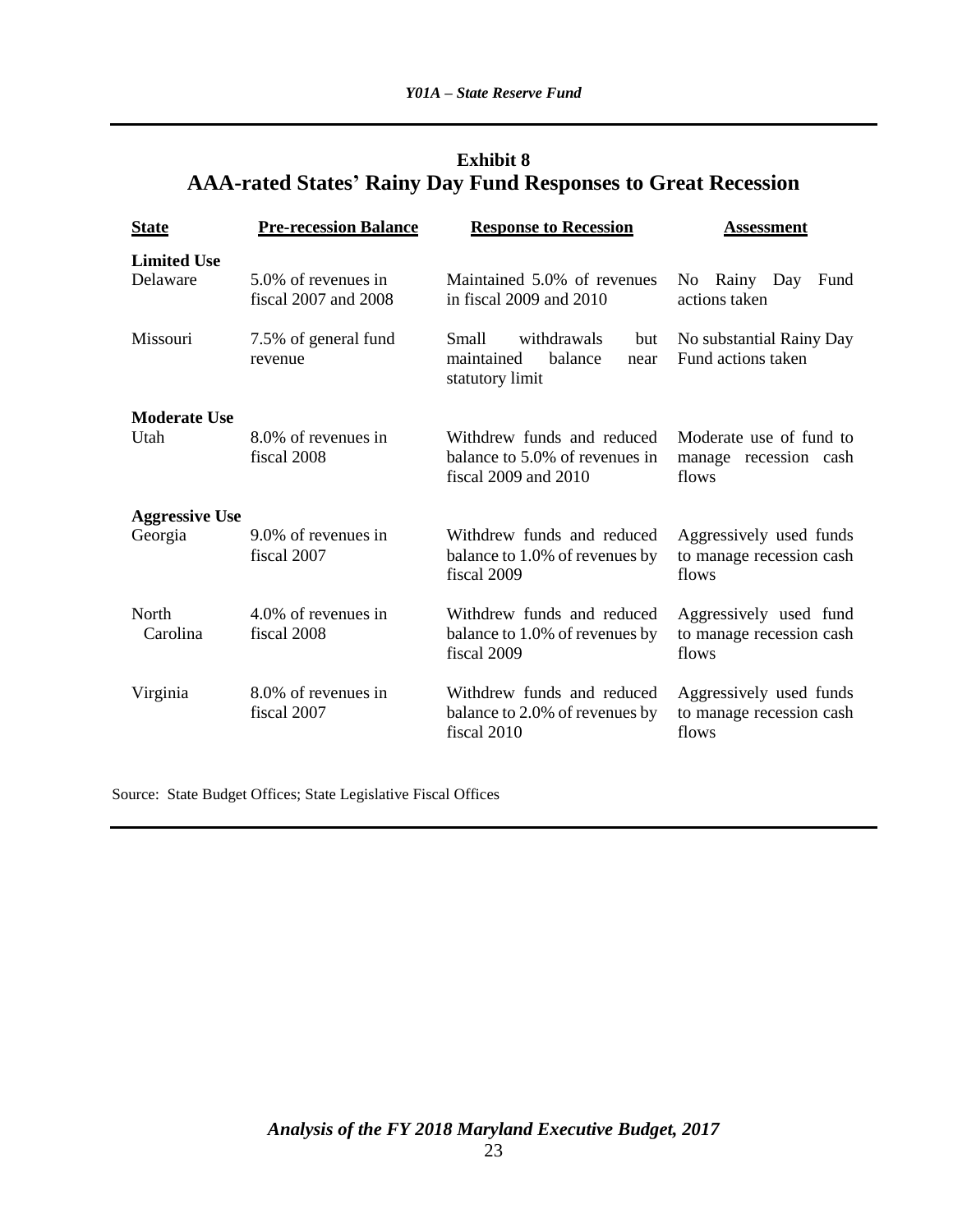### **2. Statutory Changes to Program Open Space Repayment**

In 2006, legislation amended Section 13-209 of the Tax – Property Article that any transfer tax revenues transferred to the General Fund from the transfer tax special fund after fiscal 2005 had to be repaid by the General Fund beginning in fiscal 2012. The law requires that an amount equivalent to unassigned general fund revenues exceeding \$10 million be appropriated into the transfer tax special fund. The maximum annual transfer is limited to \$50 million. This process is referred to as a "sweeper."

In fiscal 2006, \$90 million in transfer tax revenues that would otherwise have supported Program Open Space (POS) was transferred to the General Fund.

Fiscal 2012 was the first year for repayment, but no funds were included in the budget due to mandate relief provided in budget reconciliation legislation.

The fiscal 2013 budget included a mandated appropriation of \$50 million but was deleted by the Governor in budget reconciliation legislation as part of the plan to balance the budget.

The appropriation is included in the fiscal 2014 allowance with a similar proposal to again forego repayment, tied to the BRFA of 2013, which also defers repayment until fiscal 2016.

The BRFA of 2015 delayed the earliest repayment until fiscal 2019.

Chapter 10 of 2016 finally settles this issue. Provisions are established that mandate general fund appropriations over multiple years that represent reimbursement for the \$90 million transferred in fiscal 2006:

- \$5 million to be appropriated in fiscal 2018 to the Maryland Agricultural and Resource-Based Industry Development Corporation to provide grants for the use of the Next Generation Farmland Acquisition Program;
- \$45 million to be appropriated in fiscal 2019, 2020, and 2021 (\$15 million in each fiscal year) to the transfer tax special fund, to be allocated according to an existing allocation among POS, the Agricultural Land Preservation Fund, the Rural Legacy Program, and the Heritage Conservation Fund; and
- \$40 million to be appropriated in annual amounts of \$6 million in fiscal 2019 through 2024 and \$4 million in fiscal 2025 for park development and critical maintenance of State projects located on lands managed by the Department of Natural Resources for public purposes.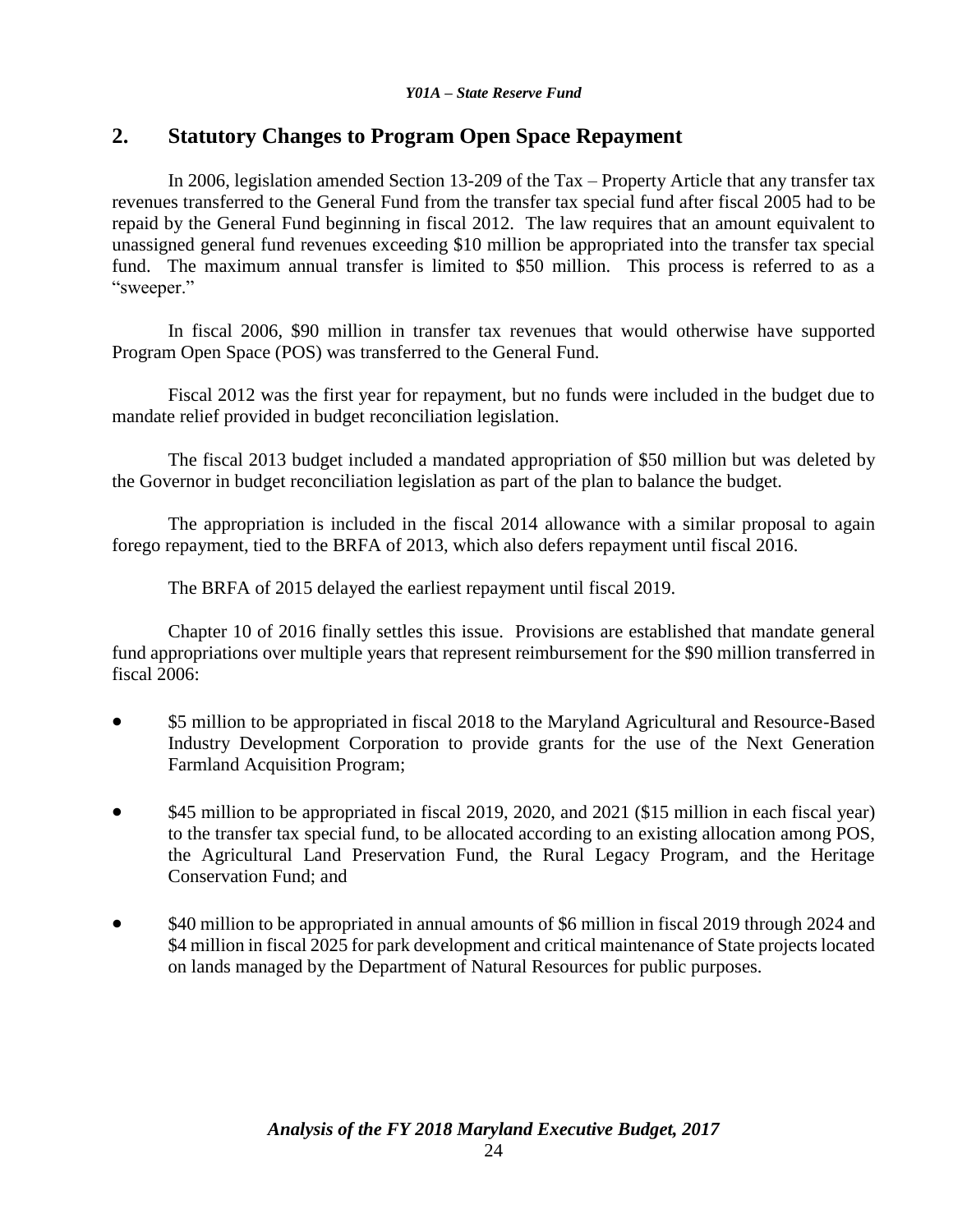### **Appendix 1 Current and Prior Year Budgets (\$ in Thousands) State Reserve Fund**

|                                        | General<br><b>Fund</b> | <b>Special</b><br><b>Fund</b> | Federal<br><b>Fund</b> | Reimb.<br><b>Fund</b> | <b>Total</b> |
|----------------------------------------|------------------------|-------------------------------|------------------------|-----------------------|--------------|
| <b>Fiscal 2016</b>                     |                        |                               |                        |                       |              |
| Legislative<br>Appropriation           | \$200,000              | \$0                           | \$0                    | \$0                   | \$200,000    |
| Deficiency<br>Appropriation            | 12,500                 | $\boldsymbol{0}$              | $\boldsymbol{0}$       | $\boldsymbol{0}$      | 12,500       |
| <b>Budget</b><br>Amendments            | $-118,565$             | $\overline{0}$                | $\boldsymbol{0}$       | $\boldsymbol{0}$      | $-118,565$   |
| Reversions and<br>Cancellations        | $-21,435$              | $\overline{0}$                | $\boldsymbol{0}$       | $\boldsymbol{0}$      | $-21,435$    |
| <b>Actual</b><br><b>Expenditures</b>   | \$72,500               | \$0                           | \$0                    | \$0                   | \$72,500     |
| <b>Fiscal 2017</b>                     |                        |                               |                        |                       |              |
| Legislative<br>Appropriation           | \$235,336              | \$0                           | \$0                    | \$0                   | \$235,336    |
| Cost<br>Containment                    | $\boldsymbol{0}$       | $\overline{0}$                | $\boldsymbol{0}$       | $\boldsymbol{0}$      | $\mathbf{0}$ |
| <b>Budget</b><br>Amendments            | $\overline{0}$         | $\overline{0}$                | $\overline{0}$         | $\overline{0}$        | $\mathbf{0}$ |
| <b>Working</b><br><b>Appropriation</b> | \$235,336              | \$0                           | \$0                    | \$0                   | \$235,336    |

Note: Does not include targeted reversions, deficiencies, and contingent reductions Numbers may not sum to total due to rounding.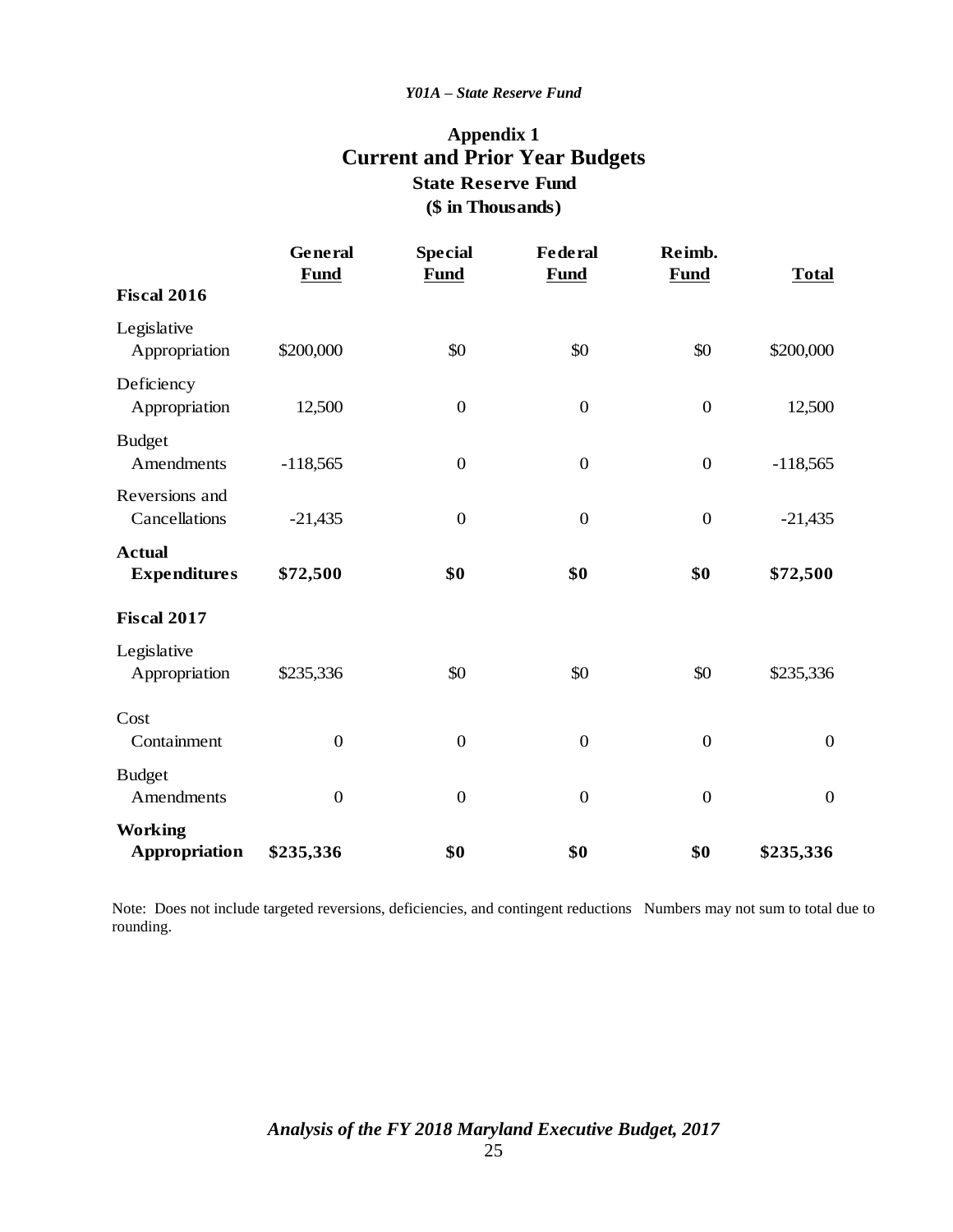### **Fiscal 2016**

The fiscal 2016 Rainy Day Fund's legislative appropriation totaled \$200.0 million. Actual expenditures totaled \$72.5 million. This difference is attributable to:

- a \$10.0 million deficiency appropriation into the Catastrophic Event Account;
- a \$2.5 million deficiency appropriation into the Dedicated Purpose Account to upgrade obsolete information technology hardware and software across State agencies. The concern was that current hardware and software posed a security risk; and
- transferring \$140.0 million out of the Rainy Day Fund. These funds were restricted by the General Assembly for other purposes, including:
	- \$68.7 million to restore a 2% general salary increase that State employees received on January 1, 2016;
	- $$40.8$  million to support Medicaid and other entitlement programs;
	- \$7.4 million to support State agencies;
	- $$1.7$  million for the Maryland State Department of Education nonpublic placement State aid; and
	- \$21.4 million was reverted to the General Fund.

### **Fiscal 2017**

The fiscal 2017 legislative appropriation is \$235.3 million. To date, there have not been any transfers out of the Reserve Fund.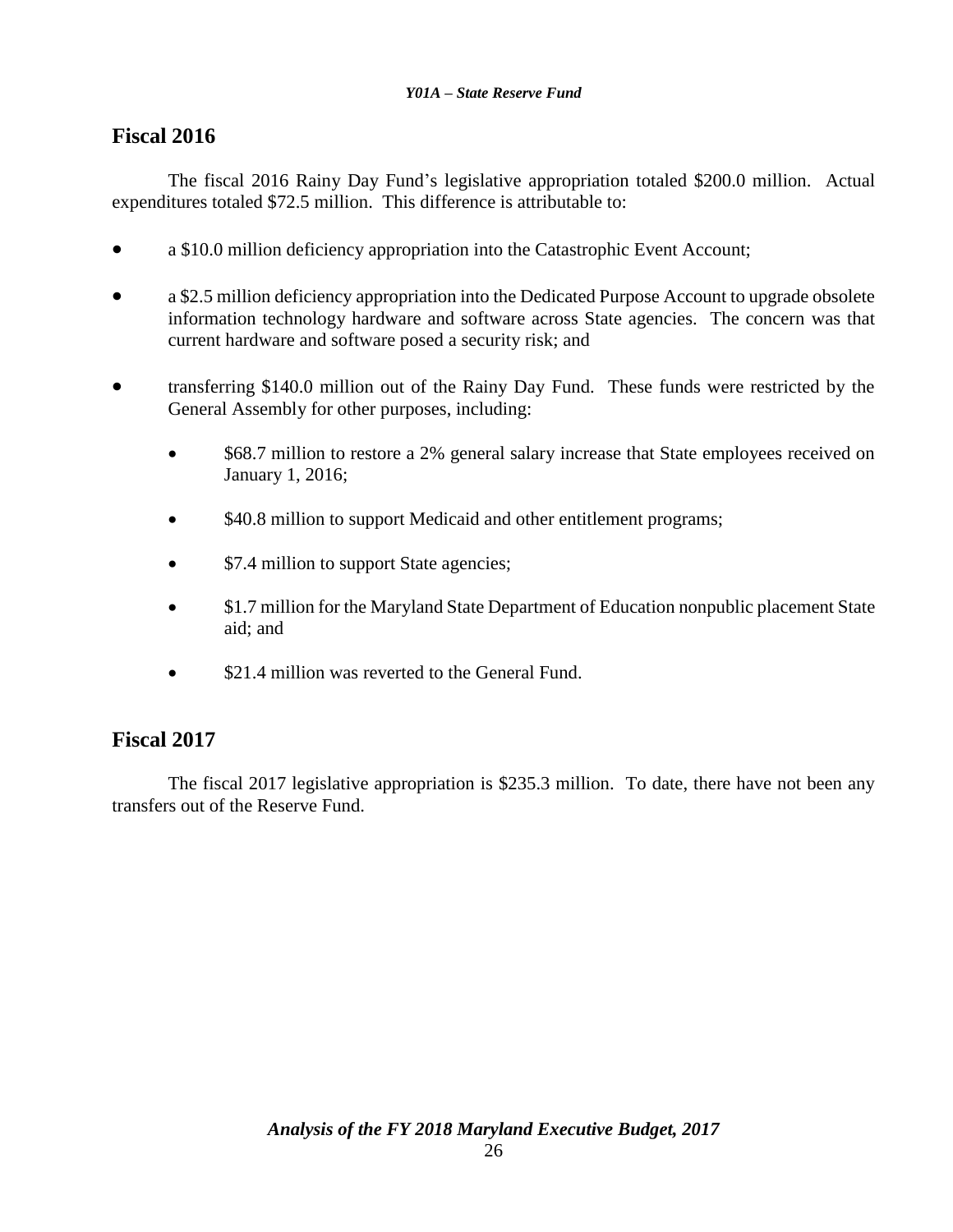#### **Appendix 2 Fiscal Summary State Reserve Fund**

|                                  | <b>FY 16</b>  | <b>FY 17</b>  | <b>FY 18</b>     |                   | FY 17 - FY 18 |
|----------------------------------|---------------|---------------|------------------|-------------------|---------------|
| <b>Program/Unit</b>              | <b>Actual</b> | Wrk Approp    | <b>Allowance</b> | <b>Change</b>     | % Change      |
| 01 Revenue Stabilization Account | \$50,000,000  | \$235,335,792 | \$50,000,000     | $-$ \$185.335.792 | $-78.8%$      |
| 02 Dedicated Purpose Account     | 12,500,000    | 0             |                  |                   | 0%            |
| 04 Catastrophic Event Account    | 10,000,000    | $\theta$      |                  |                   | 0%            |
| <b>Total Expenditures</b>        | \$72,500,000  | \$235,335,792 | \$50,000,000     | $-$ \$185,335,792 | $-78.8%$      |
| General Fund                     | \$72,500,000  | \$235,335,792 | \$50,000,000     | $-$ \$185,335,792 | $-78.8%$      |
| <b>Total Appropriations</b>      | \$72,500,000  | \$235,335,792 | \$50,000,000     | $-$ \$185,335,792 | $-78.8%$      |

Note: Does not include targeted reversions, deficiencies, and contingent reductions.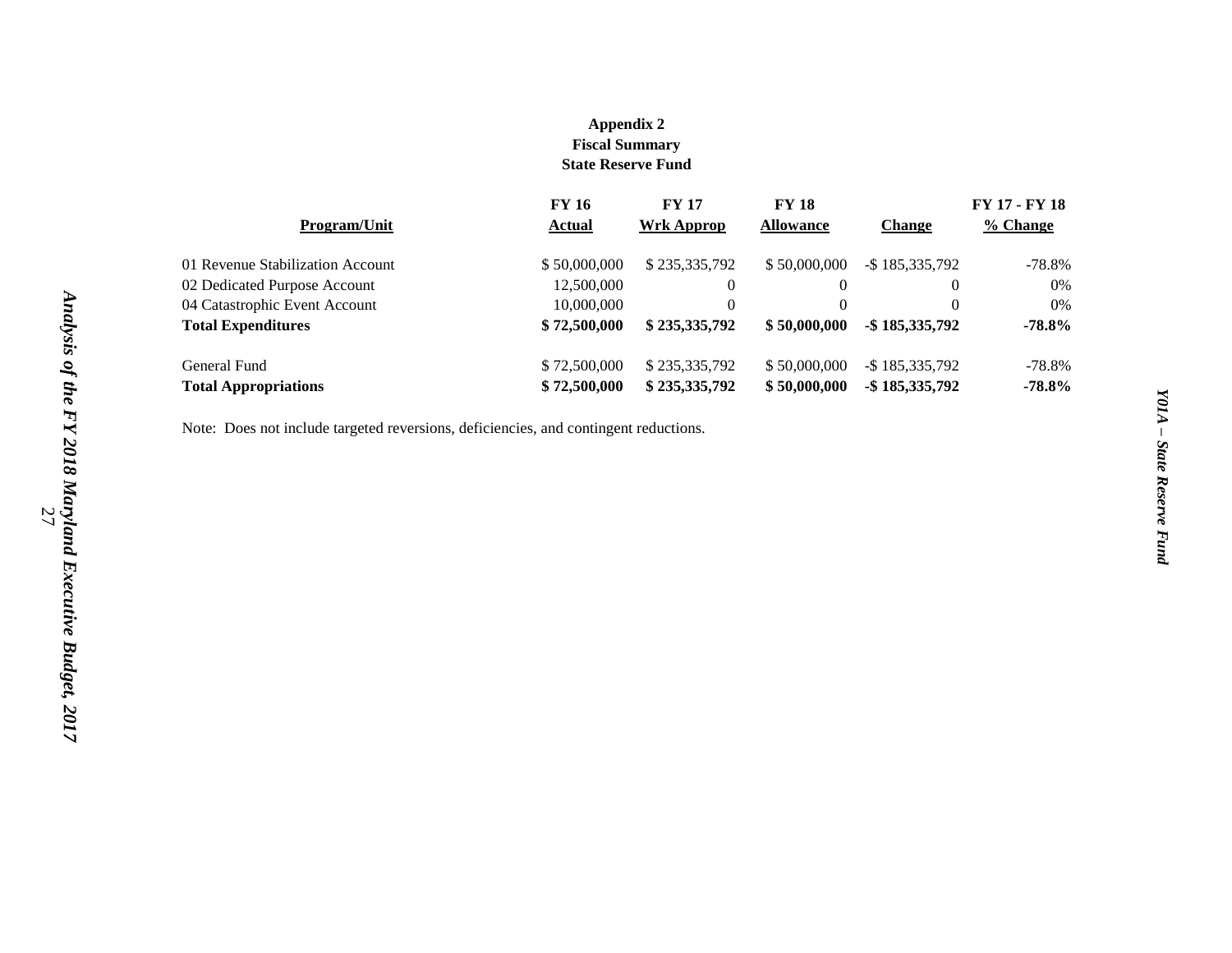### **Appendix 3 Rainy Day Fund Appropriations Restricted for Other Purposes Fiscal 2017**

| <b>Program</b>                                                                                                                                                                                                                         | <b>Amount</b> |
|----------------------------------------------------------------------------------------------------------------------------------------------------------------------------------------------------------------------------------------|---------------|
| <b>Program R00A02.03 Aid for Local Employee Fringe Benefits:</b> To provide additional one-time<br>funding to local education agencies to support a portion of their share of the actual normal cost of<br>pensions for their teachers | \$18,999      |
| <b>Program M00Q01.03 Medical Care Provider Reimbursements:</b> To increase primary and specialty<br>physician evaluation and management rates to 96% of Medicare                                                                       | 13,200        |
| Program M00Q01.10 Medicaid Behavioral Health Provider Reimbursements:<br>To increase<br>psychiatrist evaluation and management rates to 96% of Medicare                                                                                | 880           |
| <b>Program M00Q01.03 Medical Care Provider Reimbursements:</b> To increase funding over that<br>provided in the fiscal 2017 budget to the Baltimore City Health Department for the Administrative<br>Care Coordination Unit            | 500           |
| <b>Program M00Q01.03 Medical Care Provider Reimbursements:</b> For lead remediation activities in<br>the homes of Medicaid children with a confirmed elevated blood lead level of over<br>10 micrograms/deciliter                      | 500           |
| <b>Facilities Renewal Fund:</b> To provide funds for the repair and rehabilitation of State- owned capital<br>facilities (Statewide)                                                                                                   | 15,000        |
| Aging Schools Program: To provide additional grants for capital improvements, repairs, and<br>deferred maintenance work at existing public school buildings                                                                            | 6,109         |
| <b>Public Safety Communication System:</b> To provide funds to continue to design, construct, and equip<br>a statewide unified public safety communication                                                                             | 9,190         |
| <b>Demolition of Buildings at the Baltimore City Correctional Complex:</b> To provide funds to begin<br>design and demolition of the buildings at the Baltimore City Correctional Complex                                              | 6,581         |
| Maryland Agricultural Cost- Share Program: To provide funds for financial assistance for the<br>implementation of best management practices that reduce soil and nutrient runoff from Maryland<br>farms                                | 6,000         |
| Program N00G00.08 Assistance Payments: To provide funds to support a State supplement to the<br>Food Supplement Program                                                                                                                | 1,000         |
| <b>National Great Blacks in Wax Museum</b>                                                                                                                                                                                             | 200           |
| <b>Maryland Business Roundtable on Education</b>                                                                                                                                                                                       | 300           |
| <b>Maryland Humanities Council</b>                                                                                                                                                                                                     | 175           |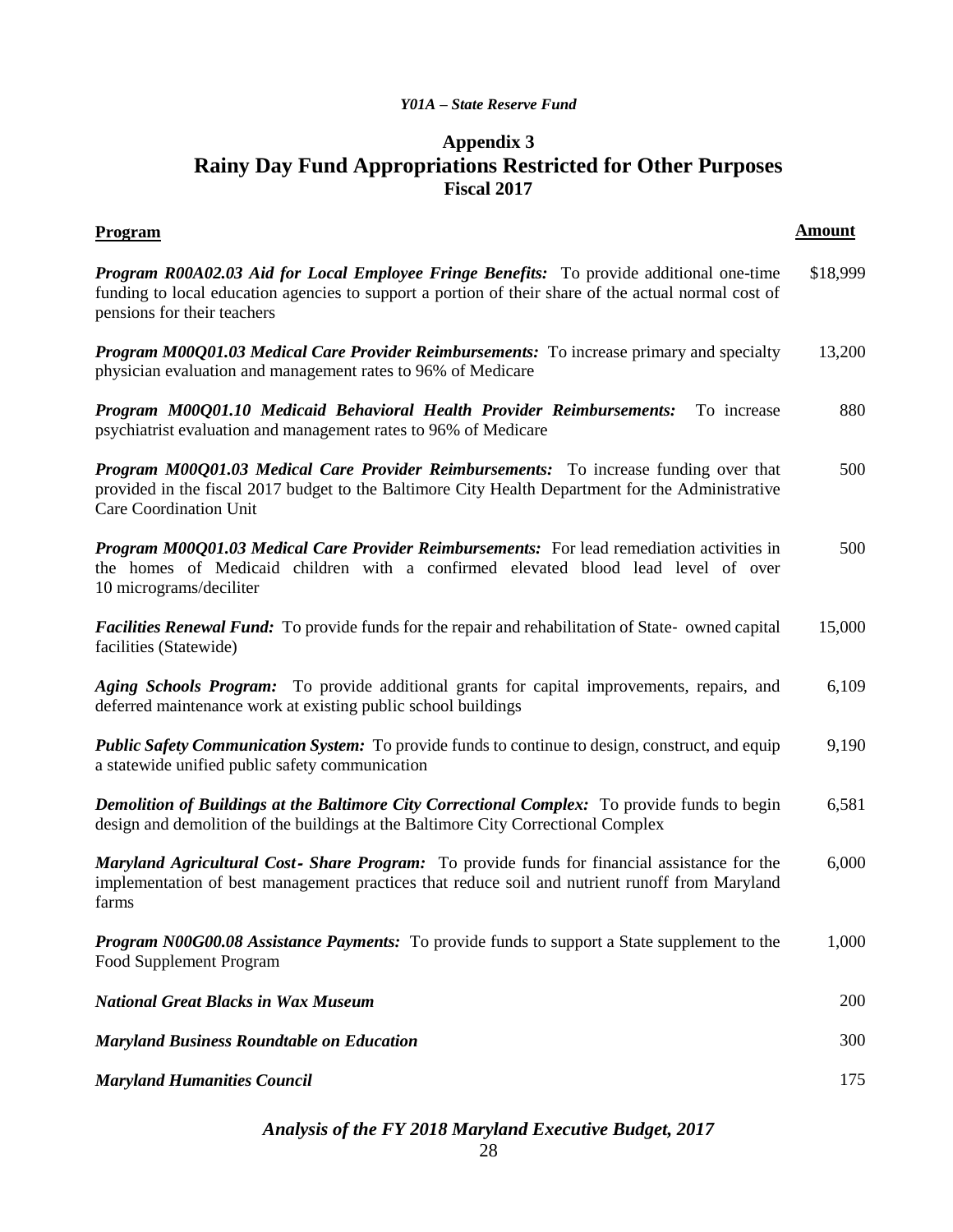| <b>Program</b>                                                                                        | Amount   |
|-------------------------------------------------------------------------------------------------------|----------|
| <b>Arts Everyday</b>                                                                                  | 38       |
| <b>901 Arts</b>                                                                                       | 38       |
| <b>Maryland Center for Construction Education and Innovation</b>                                      | 250      |
| <b>Baltimore City Health Department:</b> To fund the operation of Baltimore City Safe Streets Program | 1,000    |
| <b>Total</b>                                                                                          | \$79,959 |

Source: Fiscal 2017 Budget Bill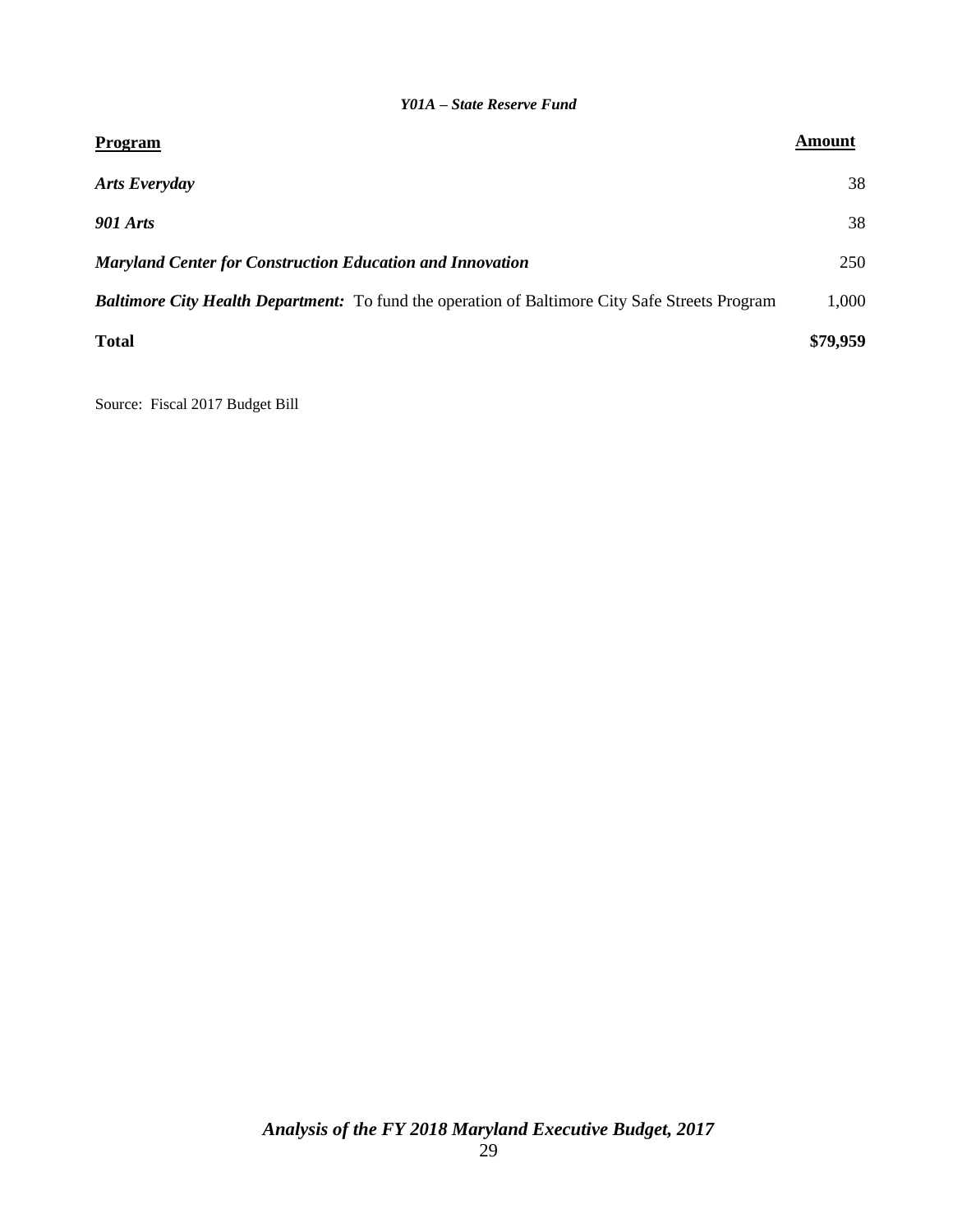### **Appendix 4 Revenue Stabilization Account (Rainy Day Fund) Section 7-311 State Finance and Procurement Article**

### **Account Characteristics**

- *Purpose:* The account was established in 1986 to retain State revenues to meet future short-term funding needs and to reduce the need for future tax increases by moderating revenue growth.
- *Appropriations:* The account consists of direct appropriations in the budget bill and interest earned from all reserve fund accounts.
- *Required Appropriations If Account Balance Is Less Than 7.5% of General Fund Revenues:* Current law requires that if the fund balance is between 3.0% and 7.5% of projected general fund revenues, annual appropriations of at least \$50.0 million must be made until the account balance reaches 7.5% of estimated general fund revenues. If the account balance is below 3.0%, State law requires an appropriation of at least \$100.0 million.
- *Sweeper Provision:* State law requires that the Administration appropriate an amount equal to any unassigned general fund balance at closeout in excess of \$10.0 million into the Rainy Day Fund. This appropriation is made to the budget two years after the unassigned general fund surplus is realized. For example, fiscal 2008 closed with an unassigned surplus totaling \$185.7 million, thus the Administration's fiscal 2010 allowance included a \$175.7 million appropriation to the Rainy Day Fund. This appropriation to the Rainy Day Fund is referred to as the "sweeper." Chapter 10 of 2016 modified the sweeper so that:
	- for fiscal 2017 to 2019, for surpluses above \$10.0 million, an amount equal to up to \$50.0 million goes to the Pension System;
	- for fiscal 2020, for surpluses above \$10 million, an amount equal to up to \$50.0 million each year goes to the Rainy Day Fund and the Pension System on a dollar-for-dollar basis and amounts above \$110.0 million go to the Rainy Day Fund; and
	- for fiscal 2021 and beyond, for surpluses above \$10.0 million an amount equal to unappropriated surpluses above \$10.0 million will be appropriated into the Rainy Day Fund.

### **Mechanisms for Transferring and Spending Funds**

Except for fiscal 2017 and 2018, to transfer funds from the Rainy Day Fund requires specific authorization by an Act of the General Assembly or specific authorization in the budget bill if the transfer results in a Rainy Day Fund balance that is at least 5.0% of projected general fund revenue. To transfer an amount that would reduce the Rainy Day Fund balance below 5.0% requires the transfer to be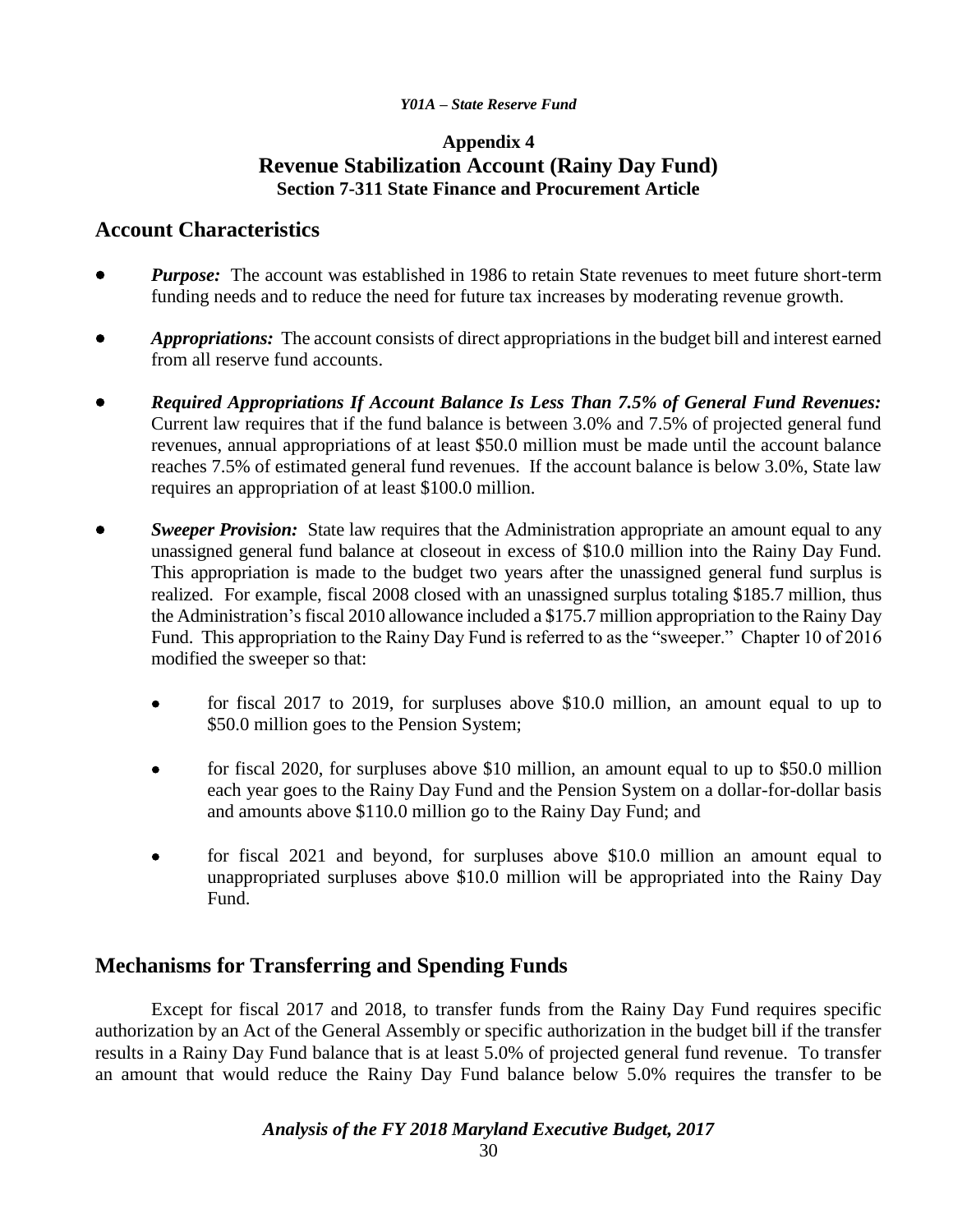authorized in an Act of the General Assembly other than the budget bill. The use of any balance below 7.5% requires separate legislation for fiscal 2017 and 2018.

### **Rainy Day Fund Activity**

The following table illustrates fiscal 2014 through 2017 activity in the Rainy Day Fund. An appropriation totaling \$55.3 million was made in fiscal 2014 to keep a minimum 5.0% fund balance. In fiscal 2015, the Board of Public Works withdrew \$4.9 million of the appropriation to the fund. This amount was withdrawn because the Administration anticipated that this was the amount above the 5.0% fund balance target. The fiscal 2017 allowance included the required sweeper appropriation, which totaled \$235.3 million. The budget was amended so that \$80.0 million was restricted for other uses (see Appendix 3 for details.) The Governor's plan for fiscal 2017 includes a proposed transfer of \$170.0 million to the General Fund. The fiscal 2018 allowance includes the required \$50.0 million appropriation to the Rainy Day Fund, along with a \$40.0 million contingent reduction in the Budget Reconciliation and Financing Act of 2017. The fund is expected to end fiscal 2018 with a fund balance that is equal to 5.0% of general fund revenues. In response to unrest in Baltimore City in April 2015, the Governor declared a State of Emergency and suspended Section 7-311 of the State Finance and Procurement Article. This allowed the Governor to transfer \$13.1 million to support the State's response to the unrest.

### **Revenue Stabilization Account Status Fiscal 2014-2018 Est. (\$ in Millions)**

|                                 | 2014    | 2015    | 2016    | 2017 Est. | 2018 Est. |
|---------------------------------|---------|---------|---------|-----------|-----------|
| <b>Beginning Balance</b>        | \$700.4 | \$763.6 | \$773.5 | \$832.4   | \$832.6   |
| Appropriation                   | 55.3    | 19.7    | 50.0    | 235.3     | 50.0      |
| <b>Transfer to General Fund</b> | 0.0     | 0.0     | 0.0     | $-170.0$  | 0.0       |
| <b>Contingent Reduction</b>     | 0.0     | 0.0     | 0.0     | 0.0       | $-40.0$   |
| <b>BPW Reduction</b>            | 0.0     | $-4.9$  | 0.0     | 0.0       | 0.0       |
| Transfer to BPW Contingent Fund | 0.0     | $-13.1$ | 0.0     | 0.0       | 0.0       |
| Reverted to the General Fund    | 0.0     | 0.0     | 0.0     | $-80.0$   | 0.0       |
| <b>Interest Earnings</b>        | 7.9     | 8.1     | 8.9     | 14.8      | 17.7      |
| <b>Ending Balance</b>           | \$763.6 | \$773.5 | \$832.4 | \$832.6   | \$860.3   |

BPW: Board of Public Works

Note: Numbers may not sum to total due to rounding.

Source: Department of Budget and Management, January 2017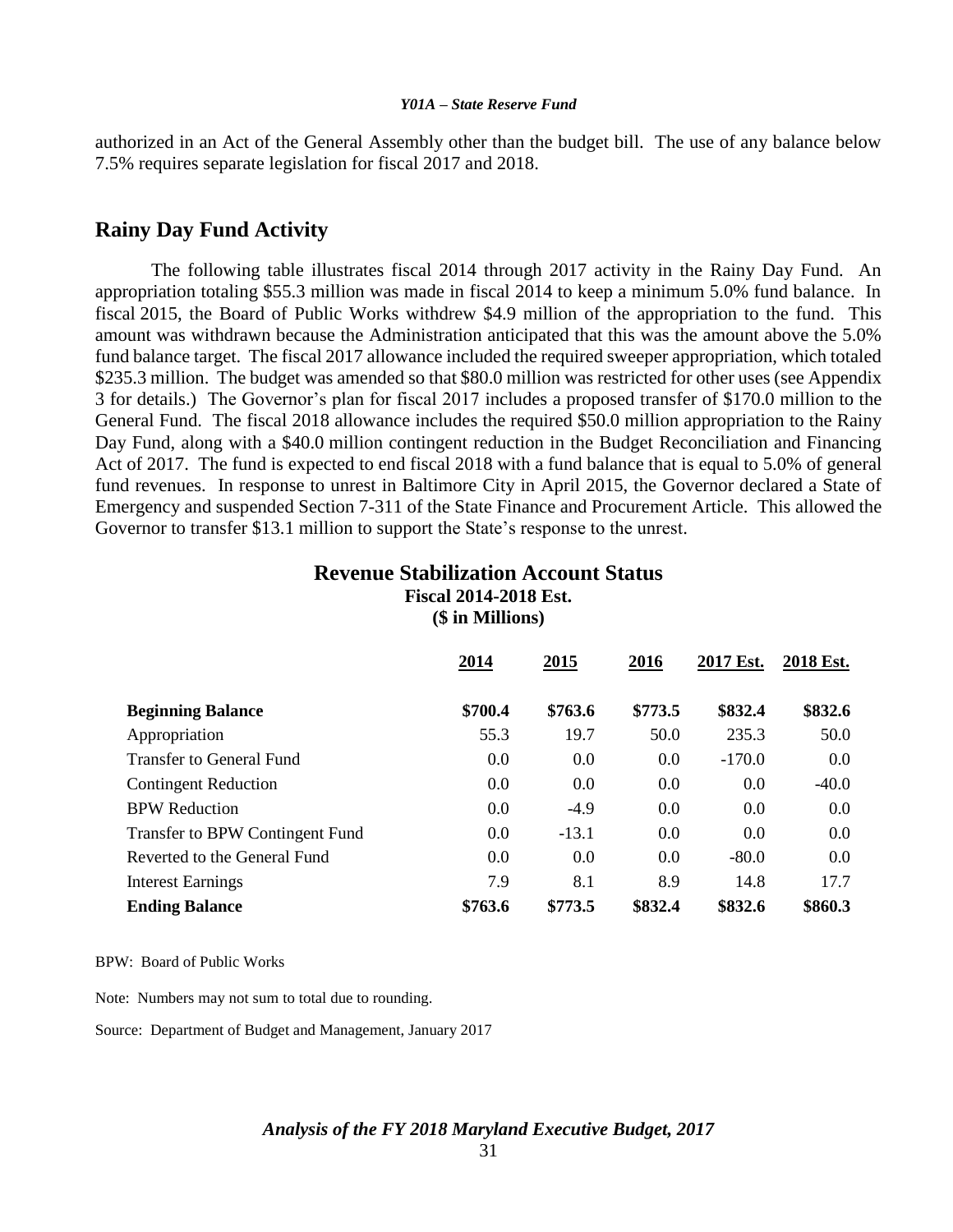### **Governor's Out-year Forecast**

In the out-years, the Administration's Rainy Day Fund forecast projects that the fund balance increase to 5.7% through fiscal 2022. Since the fund balance is projected to be less than 7.5% of general fund revenues, a minimum \$50 million appropriation is assumed from fiscal 2019 to 2022. The Adminstration's plan is to keep these appropriations in the fund. Fiscal 2022 ends with an estimated balance of \$1,134 million.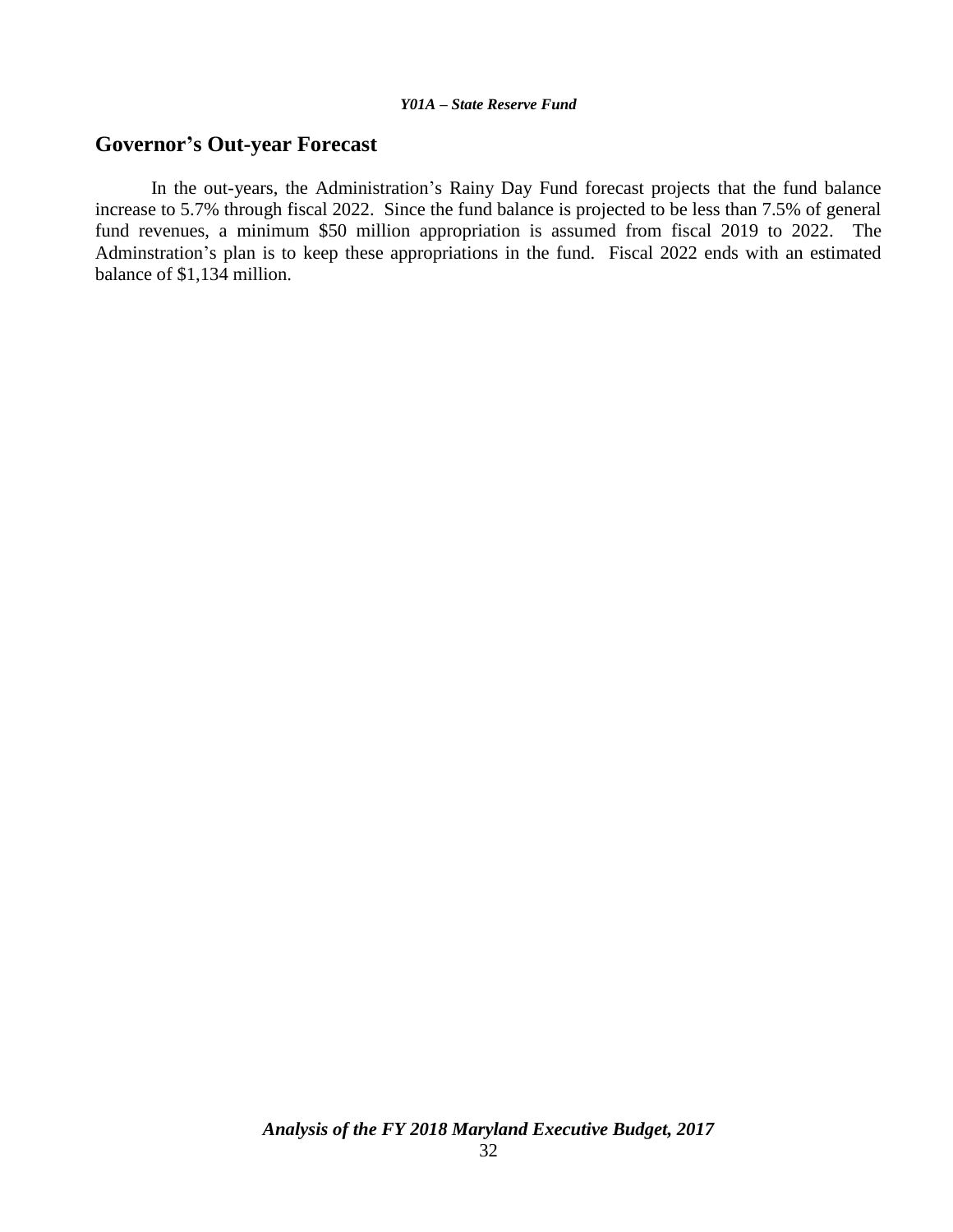### **Appendix 5 Dedicated Purpose Account Section 7-310 State Finance and Procurement Article**

### **Account Characteristics**

- *Purpose:* The account was established in 1986 to retain appropriations for major, multi-year expenditures where the magnitude and timing of cash needs are uncertain and to meet expenditure requirements that may be affected by changes in federal law or fiscal policies or other contingencies.
- *Appropriations:* The account consists of direct appropriations in the budget bill committed to a specific purpose. Interest earnings generated by the account are credited to the Rainy Day Fund.
- *Other:* The unspent balance of an appropriation reverts to the Rainy Day Fund four years after the end of the fiscal year for which the appropriation was made.

### **Mechanisms for Transferring and Spending Funds**

To transfer funds from the Dedicated Purpose Account (DPA):

- funds may be reflected in the State budget subject to appropriation;
- after submission to the budget committees and review and approval by the Legislative Policy Committee (LPC) funds may be transferred by budget amendment to the appropriate Executive Branch agency; or
- the Governor may declare appropriations to the DPA surplus and may transfer funds by budget amendment to the Rainy Day Fund following review by the budget committees and LPC.

### **Dedicated Purpose Account Activity**

The following table illustrates the activity in the DPA from fiscal 2014 through 2018. The account ends the period with no fund balance. In fiscal 2013, \$10.0 million was appropriated to offset lost revenues attributable to federal sequestration. Funds were transferred in fiscal 2014 to the following agencies: \$4.1 million to Maryland State Department of Education (MSDE) Head Start programs; \$1.6 million to Department of Health and Mental Hygiene substance abuse programs; \$1.4 million for Department of Aging nutrition and employment support; \$1.2 million to support Department of Human Resources social service block grants; \$0.8 million to support MSDE vocational rehabilitation services; \$0.5 million to support Department of Labor, Licensing, and Regulations (DLLR) training and job placement programs; and \$0.4 million to support DLLR adult education programs.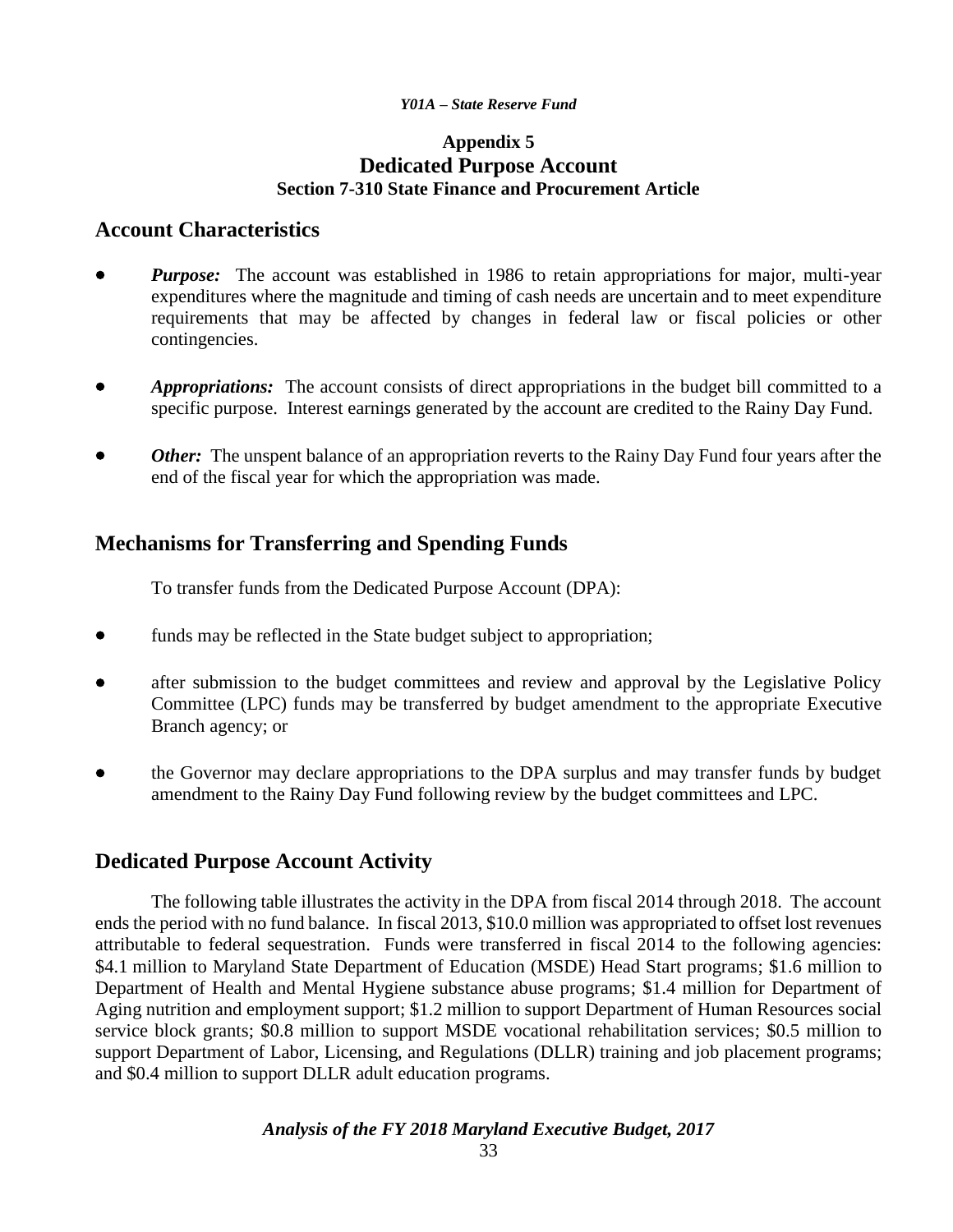In fiscal 2016, \$152.5 million was appropriated. This includes \$140.0 million to fund legislative priorities, \$10.0 million to reduce an unfunded liability in the Local Income Tax Reserve Account, and \$2.5 million for information technology upgrades. In fiscal 2016, \$118.6 million was restored and the remaining \$21.4 million reverted to the General Fund. Information technology upgrades were made in fiscal 2016 and 2017.

#### **Dedicated Purpose Account Status Fiscal 2014-2018 (\$ in Millions)**

|                                                 | 2014     | 2015  | 2016      | 2017    | 2018  |
|-------------------------------------------------|----------|-------|-----------|---------|-------|
| <b>Beginning Balance</b>                        | \$10.0   | \$0.0 | \$0.0     | \$1.8   | \$0.0 |
| <b>Appropriation:</b>                           | \$0.0    | \$0.0 | \$152.5   | \$0.0   | \$0.0 |
| <b>Information Technology Upgrades</b>          |          |       | 2.5       |         |       |
| Local Income Tax Reserve Repayment              |          |       | 10.0      |         |       |
| Section 48 to Restore Funding                   |          |       | 140.0     |         |       |
| POS Repayment for General Fund Transfers        |          |       | 0.0       |         |       |
| <b>Transfers:</b>                               | $-$10.0$ | \$0.0 | $-$150.7$ | $-$1.8$ | \$0.0 |
| Local Reserve Account Repayment                 |          |       | $-10.0$   |         |       |
| Federal sequestration                           | $-10.0$  |       |           |         |       |
| <b>Information Technology Upgrades</b>          |          |       | $-0.7$    | $-1.8$  |       |
| Section 48 Initiatives Funded by Administration |          |       | $-49.9$   |         |       |
| Section 48 Salary Restoration                   |          |       | $-68.7$   |         |       |
| <b>General Fund Reversion</b>                   |          |       | $-21.4$   |         |       |
| <b>Ending Balance</b>                           | \$0.0    | \$0.0 | \$1.8     | \$0.0   | \$0.0 |

POS: Program Open Space

Source: Department of Budget and Management, January 2017

### **Governor's Out-year Forecast**

The Administration does not have any plans to appropriate any funds into the DPA through fiscal 2022.